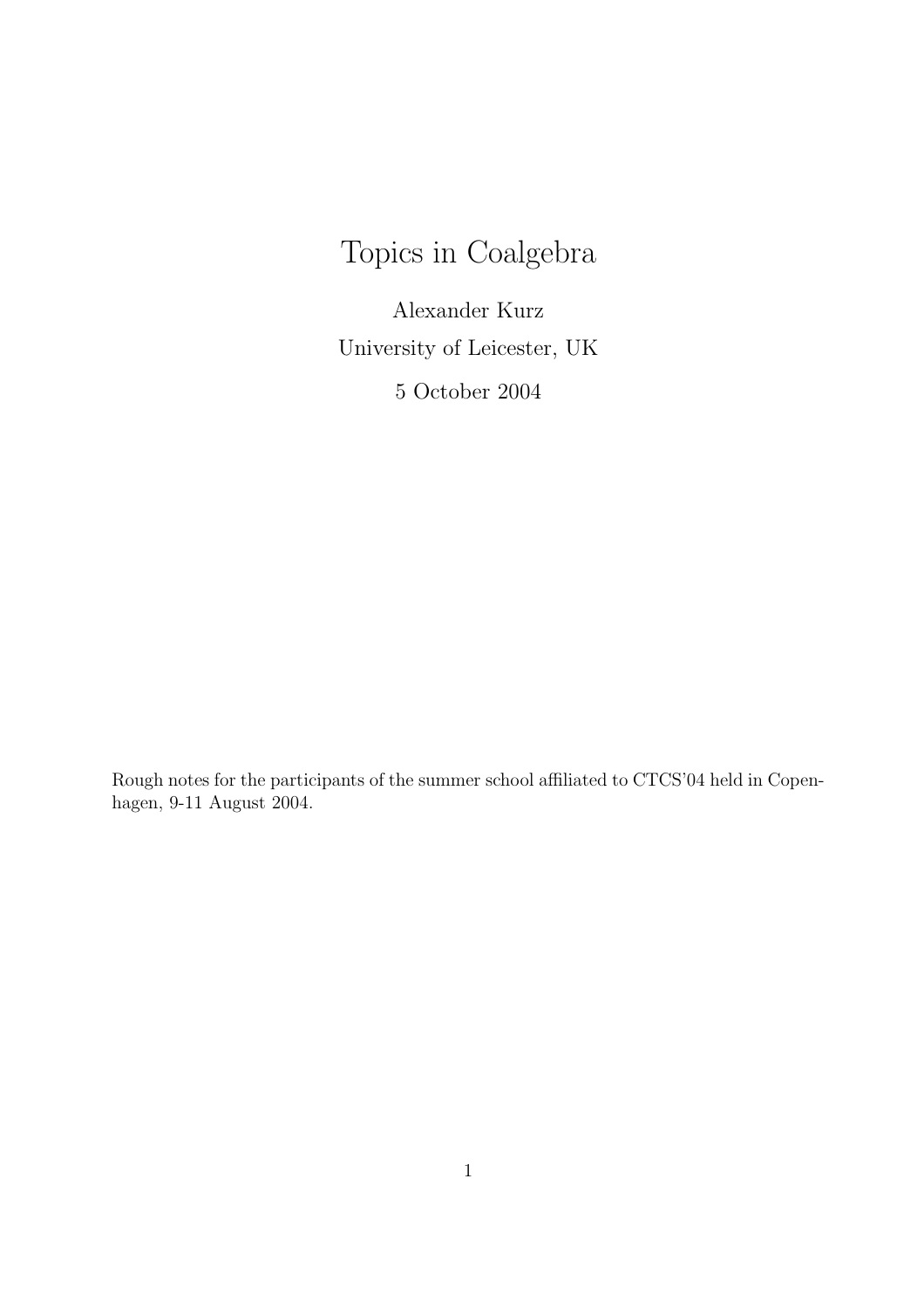## **Contents**

| $\mathbf{1}$     | Coalgebras |                                                                                  | 3              |
|------------------|------------|----------------------------------------------------------------------------------|----------------|
|                  | 1.1        |                                                                                  | 3              |
|                  | 1.2        |                                                                                  | 6              |
|                  |            | 1.2.1                                                                            | 6              |
|                  |            | Algebras for a Signature over a Base Category $\dots \dots \dots \dots$<br>1.2.2 | $\overline{7}$ |
|                  |            | 1.2.3                                                                            | 9              |
|                  |            | 1.2.4                                                                            | 9              |
|                  | 1.3        |                                                                                  | 10             |
| $\overline{2}$   |            | <b>Behavioural Equivalence</b>                                                   | 11             |
|                  | 2.1        |                                                                                  | 11             |
|                  | 2.2        |                                                                                  | 12             |
|                  |            | 2.2.1                                                                            | 13             |
|                  |            | 2.2.2                                                                            | 14             |
|                  |            | 2.2.3                                                                            | 16             |
|                  | 2.3        |                                                                                  | 16             |
| 3                |            | <b>Final Coalgebras</b>                                                          | 18             |
|                  | 3.1        |                                                                                  | 18             |
|                  | 3.2        |                                                                                  | 20             |
|                  |            | 3.2.1                                                                            | 21             |
|                  |            | The Metric Induced by the Final Sequence<br>3.2.2                                | 22             |
| $\boldsymbol{4}$ |            | <b>Exercises</b>                                                                 | 23             |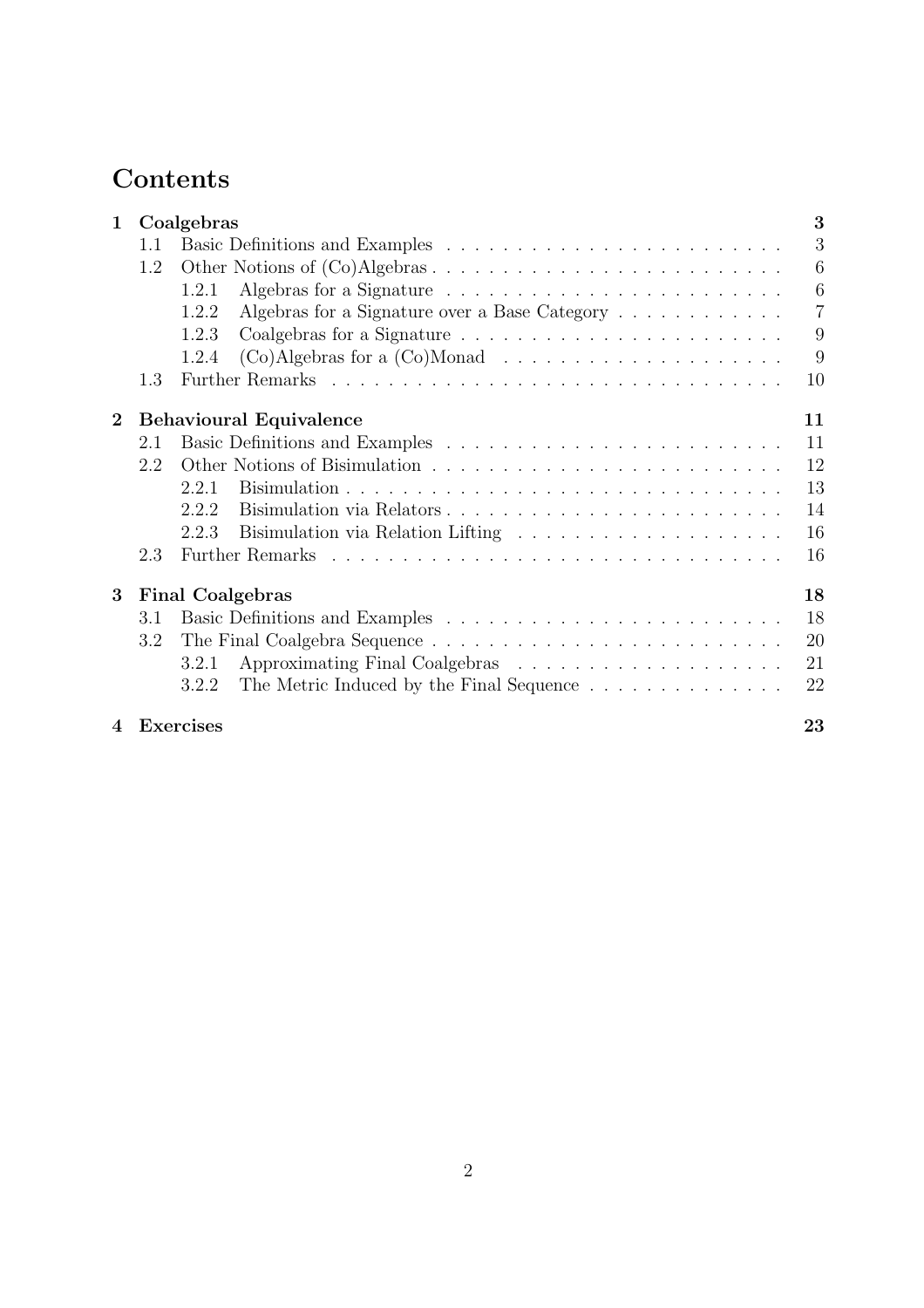## 1 Coalgebras

#### 1.1 Basic Definitions and Examples

**Definition 1.1** (Coalgebras). Given a category  $\mathcal{X}$ , called the base category, and a functor  $T: \mathcal{X} \longrightarrow \mathcal{X}$ , a T-coalgebra  $(X, \xi)$  is given by an arrow  $\xi: X \longrightarrow TX$  in X. A morphism between two coalgebras  $f: (X, \xi) \longrightarrow (X', \xi')$  is an arrow f in X such that  $\xi' \circ f = Tf \circ \xi$ :



The category of coalgebras and morphisms is denoted by  $Coalg(T)$ . We write  $Alg(T)$  for Coalg $(T^{\text{op}})^{\text{op}}$  and call its objects algebras for the functor  $T^{\text{op}}: \mathcal{X}^{\text{op}} \to \mathcal{X}^{\text{op}}$ .

**Exercise 1.2.** Spell out the definition of  $\mathsf{Alg}(T)$ . Note that, up to dual isomorphism, there is no difference between coalgebras over  $\mathcal{X}$  and algebras over  $\mathcal{X}^{\text{op}}$ .

Notation 1.3. 0,1,2 denote sets of the respective cardinality. For  $K \in \mathcal{X}$  the constant functor  $X \mapsto K$ ,  $f \mapsto id_K$  is denoted by K and the identity functor by Id. We freely use structure available in  $X$ . For example, Set has products, coproducts and is cartesian closed, ie, given functors  $F, G$  and a constant functor K, we also have functors  $F \times G$ ,  $F + G$ ,  $K^F$ ,  $F<sup>K</sup>$  defined pointwise.<sup>1</sup> A special case is the contravariant powerset functor  $2<sup>Id</sup>$ . Its action on functions corresponds to inverse image. The covariant powerset is denoted by  $P$ .

**Example 1.4.** Let  $\mathcal{X} =$  Set be the category of sets and functions.

1. (Streams) Let  $TX = O \times X$  and  $Tf = id_D \times f$ . A coalgebra

$$
X \xrightarrow{\xi} O \times X
$$

can be understood as a process which, started in some state  $x \in X$ , produces a list of outputs  $(o_0, o_1, \ldots)$  determined by  $\xi(x_n) = (o_n, x_{n+1})$ . The infinite list (or stream)  $(o_0, o_1, \ldots)$  is called the behaviour of the state x, a notion formalised in Section 2.

#### 2. (Deterministic Automata) Let  $TX = (2 \times X)^{I}$ . A coalgebra

$$
X \xrightarrow{\xi} (2 \times X)^{I}
$$

is a deterministic automaton which determines for each state  $x \in X$  and each input  $i \in I$  the pair  $(b, x') = \xi(x)(i)$  where  $b \in \{0, 1\}$  indicates whether x is an accepting state and  $x'$  is the successor state of  $x$ .

<sup>&</sup>lt;sup>1</sup>Eg  $(F \times G)(X) = FX \times GX$ ,  $(F \times G)(f) = Ff \times Gf$ , etc. In particular,  $(Ff^{K})$  is post-composition with  $\overrightarrow{F}f$  and  $\overrightarrow{K}^{F}f$  is pre-composition, ie,  $(\overrightarrow{F}f^{K})(g) = \overrightarrow{F}f \circ g$  and  $\overrightarrow{K}^{F}f(h) = h \circ \overrightarrow{F}f$  where  $f : X \to Y$ ,  $g: K \to FX, h: FX \to K.$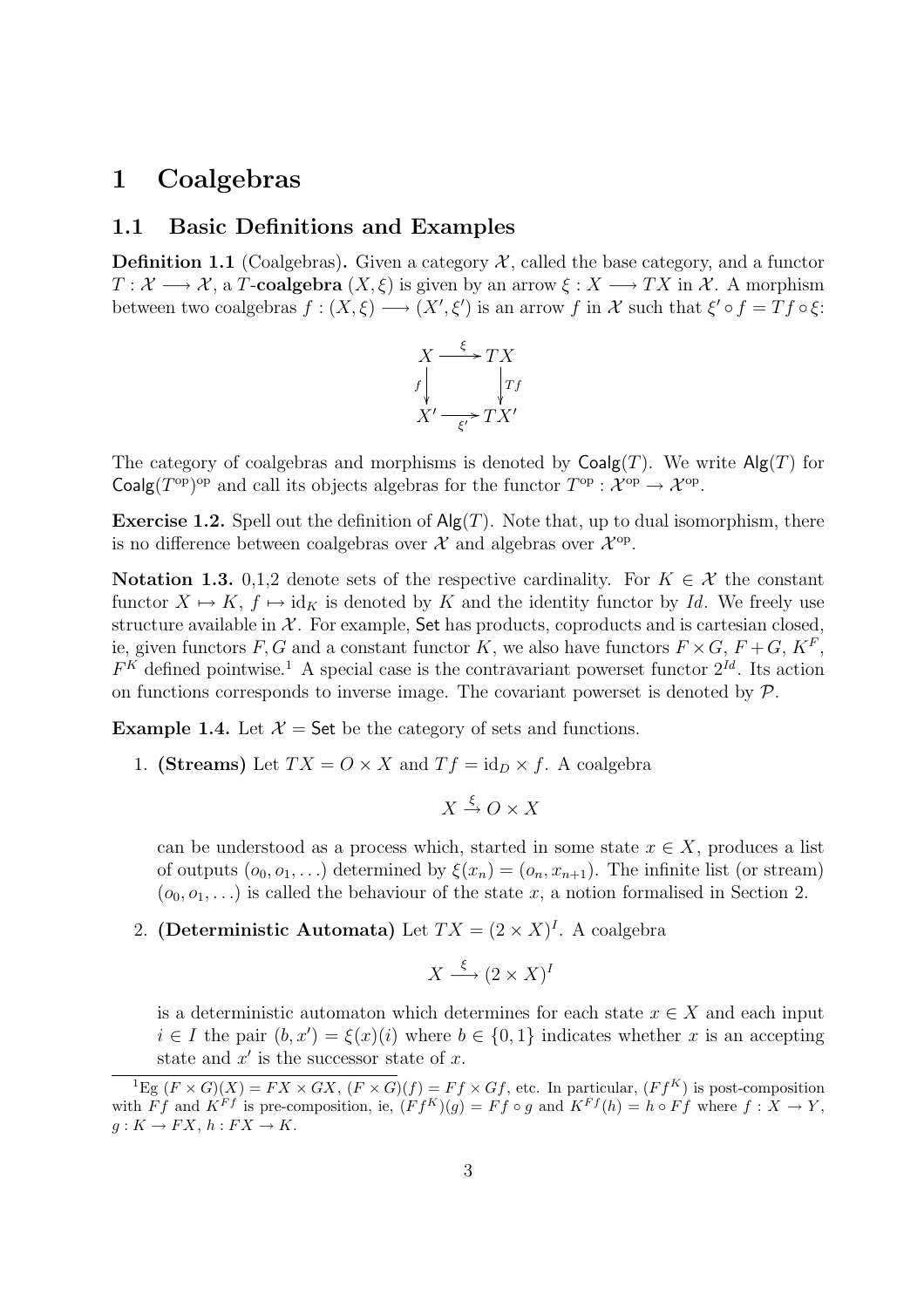3. (Partial Functions, 'Exceptions', 'Classes') If one wants to allow the state transition map for deterministic automata to be partial, then this can be accounted for by letting  $TX = 2 \times (1 + X)^I$ . The idea of a 'method' as mapping an 'object' x and input i to either an 'exception'  $e \in E$  or an output and a successor state can be formalised as a coalgebra

$$
X \longrightarrow (E + O \times X)^{I}.
$$

A 'class' consisting of several methods  $m_1, \ldots, m_n$  would then correspond to a coalgebra  $\langle m_1, \ldots m_n \rangle : X \to (E_1 + O_1 \times X)^{I_1} \times \ldots (E_n + O_n \times X)^{I_n}.$ 

4. **(Polynomial Endofunctors)** The above examples of T (restricting inputs I to finite sets) are particular instances of polynomial endofunctors which are built according to

$$
T ::= Id \mid K \mid T \times T \mid T + T.
$$

T-algebras are the usual algebras given by a signature (see below). An algebra structure  $TA \rightarrow A$  describes how to constructed elements of A using terms built from a finite number of operations. A coalgebra structure  $X \to TX$  describes how to deconstruct (or observe) states of  $X$  using terms built from a possibly infinite number of operations.

5. (Relations, Kripke Frames) A Kripke frame is a set with a relation  $(X, R)$ ,  $R \subseteq X \times X$ . The difference to relations is in the notion of morphism. A morphism  $f: (X, R) \to (X', R')$  between Kripke frames is not only relation-preserving  $(xRy \Rightarrow f(x)R'f(y))$  but also satisfies the backward condition<sup>2</sup>  $f(x)R'y' \Rightarrow \exists y$ .  $xRy \& f(y) = y'$ . This notion of morphism can be elegantly captured by considering relations  $(X, R)$  as coalgebras

$$
X \xrightarrow{\xi} \mathcal{P}X
$$

where PX is the covariant powerset functor<sup>3</sup> and  $\xi(x) = \{y \mid xRy\}$  is the set of successors of  $x$ . In the following, we will identify Kripke frames with  $P$ -coalgebras.

- 6. (Labelled Transition Systems) Transition systems with labels from a set L are coalgebras for the functors  $\mathcal{P}(L \times -)$  or, equivalently,  $\mathcal{P}(-)^L$ . The morphisms are again precisely those functions whose graph is a bisimulation (exercise).
- 7. (Probabilistic Transition Systems) Probabilistic transition systems in which for each state and label there is either no successor or a probability distribution of successors are coalgebras

$$
X \to (1 + D_{\omega}(X))^L
$$

<sup>&</sup>lt;sup>2</sup>Beware, this is not equivalent to  $f(x)R'f(y) \Rightarrow xRy$ .

 ${}^{3}\mathcal{P}X$  is the set of subsets of X and  $\mathcal{P}f$  is the direct image map.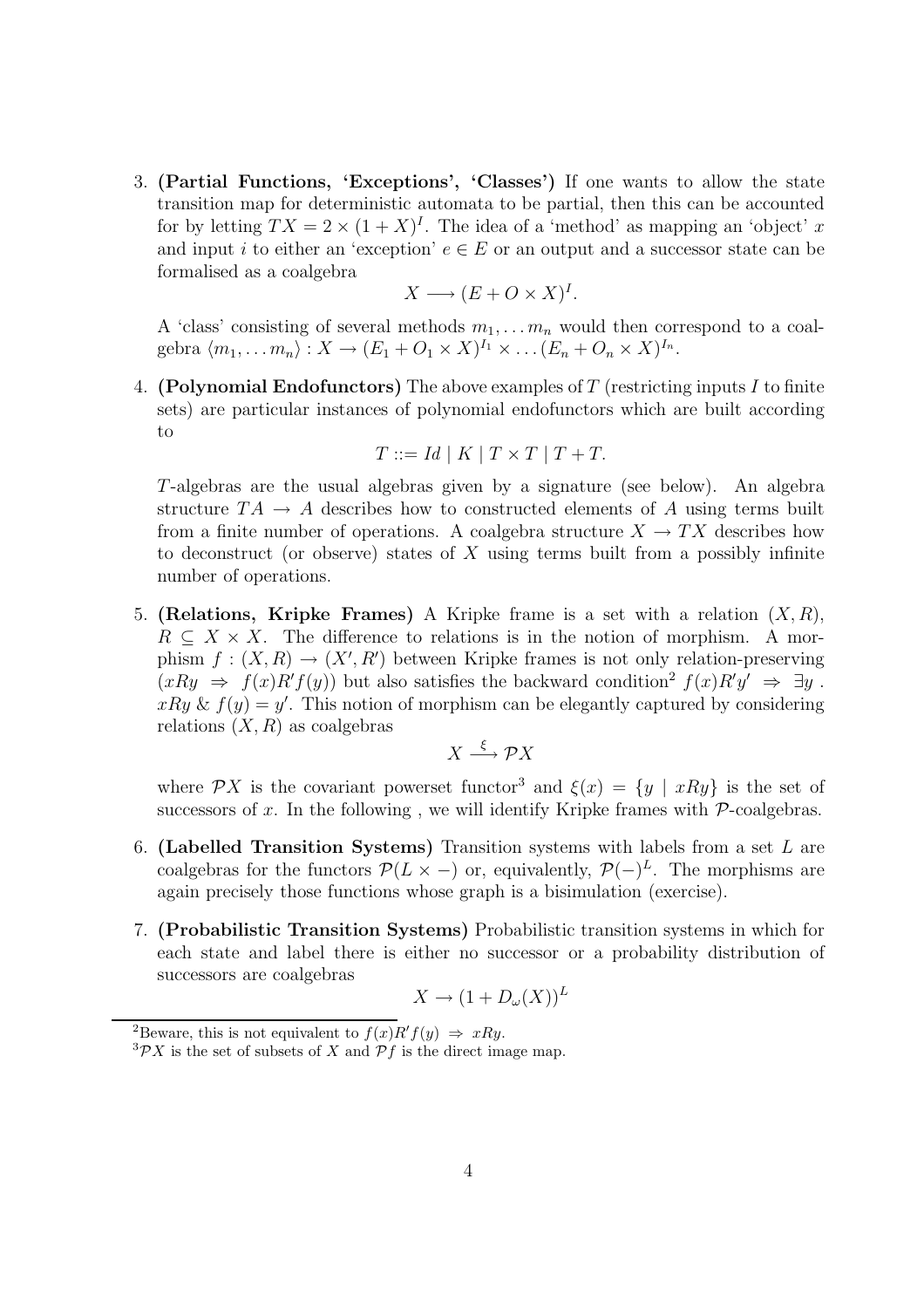where

$$
D_{\omega}(X) = \{\mu : X \to \mathbb{R}_0^+ \mid \{x \mid \mu(x) \neq 0\} \text{ is finite and } \sum_{x \in X} \mu(x) = 1\}
$$
  

$$
D_{\omega}(f)(\mu) = \lambda y. \sum_{x \in f^{-1}(y)} \mu(x)
$$

#### 8. (Hypersystems, Neighbourhood Frames, Topological Spaces) Coalgebras

$$
X \to 2^{2^X}
$$

are called hypersystems in [37]. There is a one-to-one correspondence between coalgebras  $\xi: X \to 2^{2^X}$  and maps  $\check{\xi}: 2^X \to 2^X$ , ie, coalgebras for a signature consisting of one (2,2)-ary operation symbol (see next subsection); this—and the examples below—suggest that  $(2^{2(-)})$ -coalgebras are one of the fundamental examples of coalgebras. The functor  $2^{2^{-}}$  is also of interest as an example of a functor that does not preserve weak pullbacks (see Exercise 4.4).

Of independent interest are certain covarieties<sup>4</sup> of hypersystems. For example, the class of coalgebras  $\xi: X \to 2^{2^X}$  such that  $\xi(x)$  is closed under supersets is known in modal logic as *neighbourhood frames* (see eg the recent [19]). If  $\xi(x)$  is, moreover, required to be closed under finite intersections, then one obtains *normal neighbourhood* frames. In terms of  $\check{\xi}$ , the two conditions above are that  $\check{\xi}$  is monotone and preserves finite intersections. If we add the requirement  $\check{\xi} \subseteq \check{\xi} \circ \check{\xi}$ , then  $\check{\xi}$  is an interior operator and we obtain the covariety of topological spaces and open and continuous maps. If we impose on  $\zeta$  to (only) preserve infinite intersections, then one obtains Kripke frames.

9. (Nesting Initial Algebras and Final Coalgebras) If  $H$  : Set  $\times$  Set  $\rightarrow$  Set is a functor such that  $H(-, A)$  has an initial algebra for each A, denoted by  $\mu Y.H(Y, A)$ , then we denote by  $\mu Y.H(Y,X)$  the induced endofunctor on set. Dually, we denote by  $\nu Y.H(Y, X)$  the endofunctor that maps X to the final coalgebra of the functor  $H(-, X)$ : Set → Set. See eg Hensel and Jacobs [20] for more.

Example 1.5. Some examples of coalgebras over other base categories than Set.

- 1. Let  $\mathcal X$  be the category of sets with inclusions as arrows. A functor is a monotone operator. A coalgebra  $X \subseteq TX$  is a post-fixed point.
- 2. The functors of examples (1-4) use products, coproducts and exponents<sup>5</sup>. Analogous functors exist therefore on any other category than Set providing that structure.

<sup>&</sup>lt;sup>4</sup>A covariety is a full subcategory that is closed under subcoalgebras, homomorphic images and coproducts. They are precisely the (co)equationally definable subcategories, see [28] for more information.

<sup>&</sup>lt;sup>5</sup>The exponent  $X^I$  can be generalised in two ways: If I is an object of the category one needs cartesian closure; if I is a set one just needs I-fold products.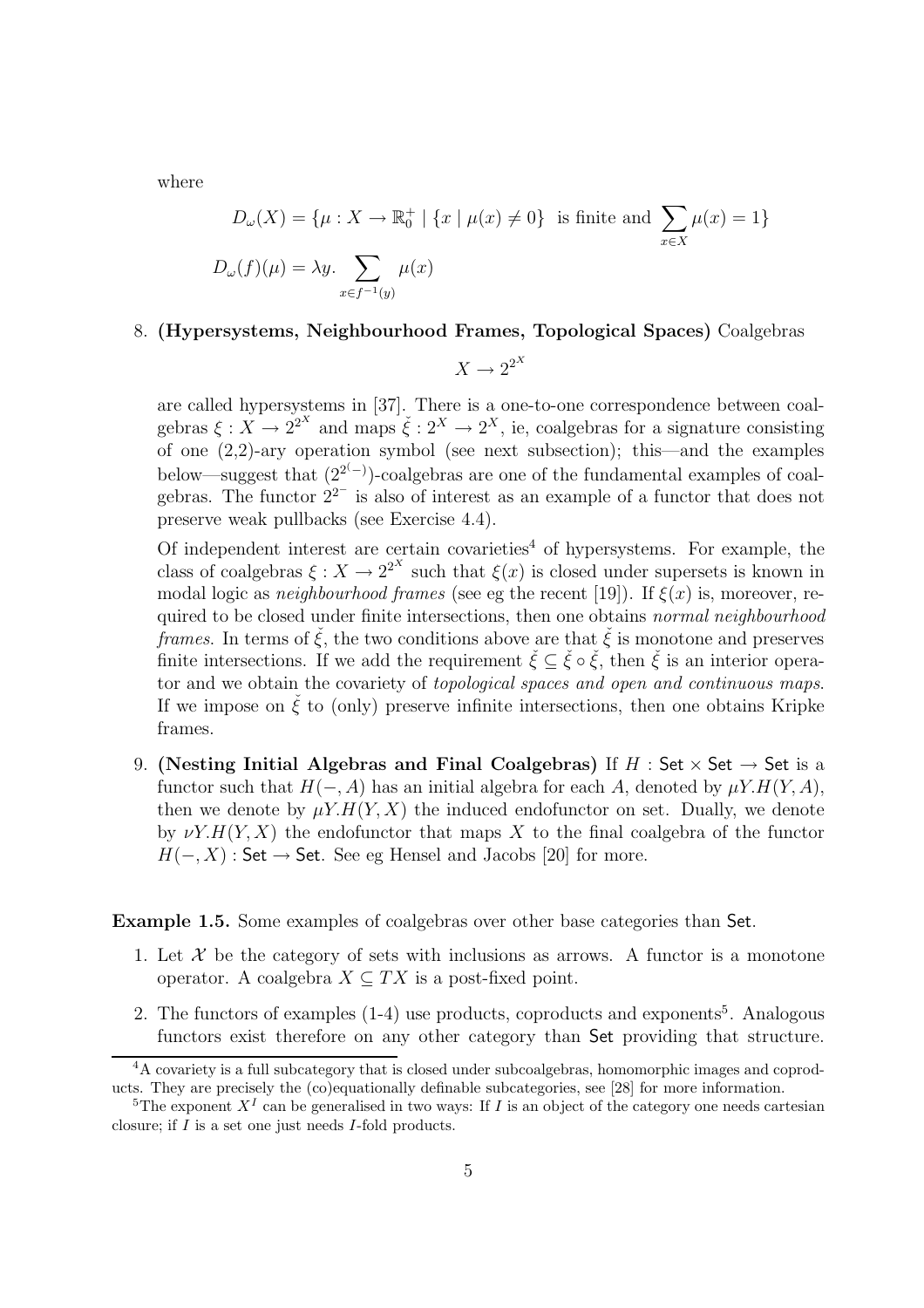Analogies of the powerset and the probabilistic functor are available on a number of topological spaces and domains.

- 3. Often algebraic and coalgebraic operations interact. For example, in process algebra, one has the coalgebraic structure given by labelled transition systems and algebraic structure as eg prefixing, choice, parallel composition. Algebraic and coalgebraic structure is typically expected to interact in way that guarantees that coalgebraic bisimulation (see next section) is a congruence wrt the algebraic operations.<sup>6</sup> Following Turi and Plotkin [42], these situations can often be described by *bialgebras*  $FX \stackrel{\varphi}{\longrightarrow} X \stackrel{\gamma}{\longrightarrow} GX$  which satisfy  $\gamma \circ \varphi = G\varphi \circ \lambda_X \circ F\gamma$  where  $\lambda : FG \to GF$ is a natural transformation (a 'distributive law') describing the interaction of the algebraic operations given by  $F$  and the coalgebraic ones given by  $G$ . One can then lift G to an endofunctor G' on  $\mathsf{Alg}(F)$  and show that the category of bialgebras is isomorphic to the category of  $G'$ -coalgebras over  $\mathsf{Alg}(F)$ .
- 4. Some of the interesting base categories in semantics as eg preorders, generalised ultrametric spaces, generalised metric spaces can be considered as enriched categories. See eg Worrell [44] for examples of coalgebras over enriched categories.
- 5. If one wants to consider datatypes together with appropriate logics, it makes sense to consider coalgebras for functors that act on fibred categories, see Hermida and Jacobs [21] (and also Section 2.2).

### 1.2 Other Notions of (Co)Algebras

This section is intended to give some background on other ways to define algebras and coalgebras. In particular, we will compare the notions of (co)algebras for a functor, for a signature and for a (co)monad. We will also indicate why algebras over set are usually given by a signature and coalgebras over set by a functor. This section may be somewhat dense at places but will not be needed later on.

#### 1.2.1 Algebras for a Signature over Set

Usually, algebras are given wrt a signature  $\Sigma$  which consists of operation symbols  $\sigma \in \Sigma$ with associated arities  $n_{\sigma}$ . A  $\Sigma$ -algebra consists of a set A and an interpretation  $\sigma_A: A^{n_{\sigma}} \to$ A of each operation symbol  $\sigma$ . A morphism between  $\Sigma$ -algebras is a function  $f : A \to A'$ such that  $f(\sigma_A(\langle a_i \rangle_{i \le n_\sigma})) = \sigma_{A'}(\langle f(a_i) \rangle_{i \le n_\sigma})$ . We write  $\mathsf{SAlg}(\Sigma)$  for the category of algebras for the signature Σ. We may also want to consider equations  $(t = s) \in E$  over variables V. An algebra A satisfies the equation  $t = s$  if for all 'valuations of variables'  $v : V \to A$ the extension  $v^{\#}$  from variables to terms satisfies  $v^{\#}(t) = v^{\#}(s)$ . The category of algebras given by a signature and equations is denoted by  $\mathsf{SAlg}(\Sigma, V, E)$ , or shorter,  $\mathsf{SAlg}(\Sigma, E)$ .

<sup>&</sup>lt;sup>6</sup>Intuitively, this says that adding the algebraic operations does not allow to distinguish more states than with the coalgebraic structure alone.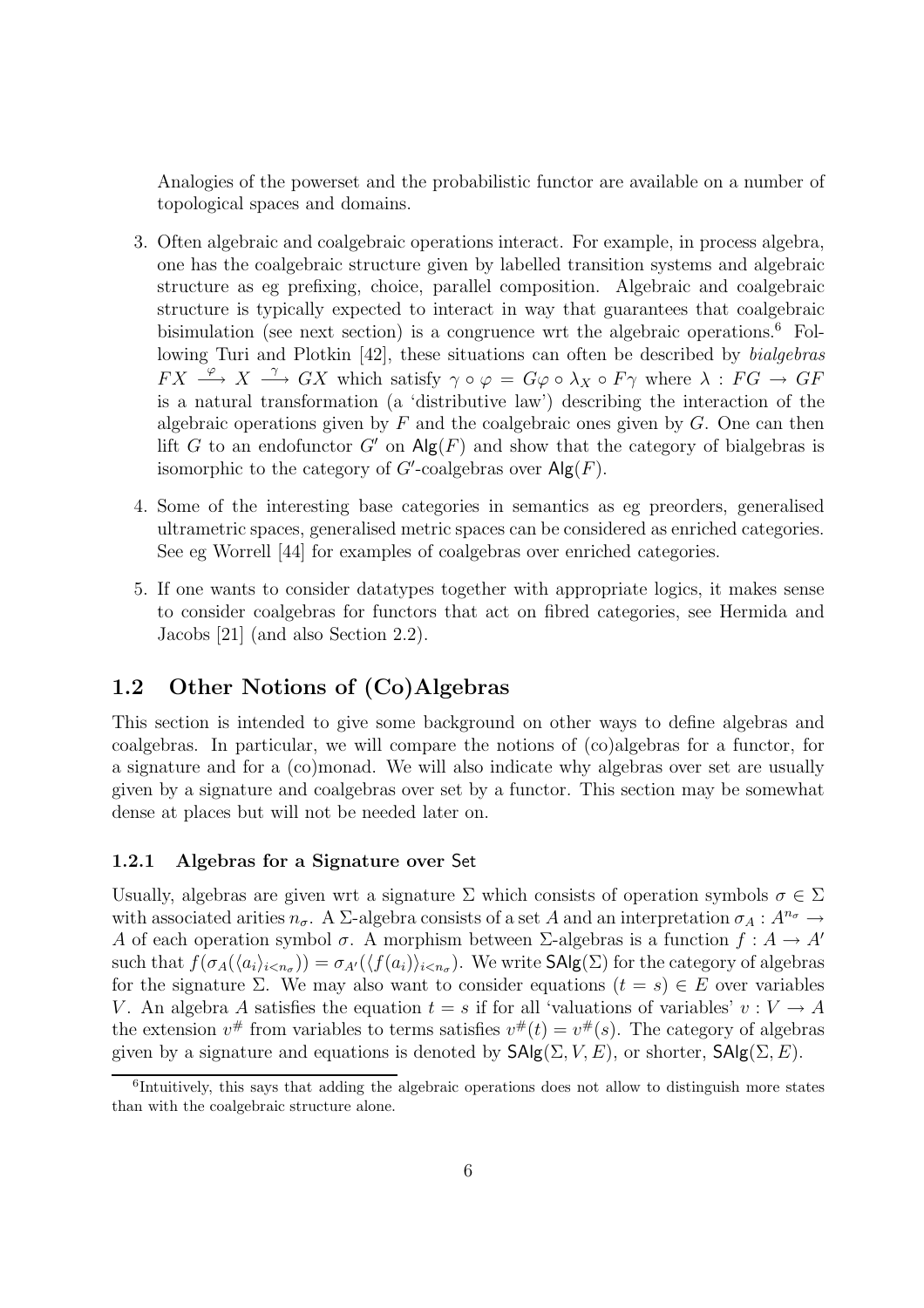Remark (on matters of size). In the definitions above, we want to allow arities to be cardinals and the collection of operation symbols of a given arity to be a (small) set.  $\Sigma$ , V and E, however, may be proper classes. One reason for admitting classes is to treat structures such as complete semilattices, complete atomic Boolean algebras, etc using algebraic methods. Another reason is that the signature and equations associated to a functor  $T : \mathsf{Set} \to \mathsf{Set}$  below may require proper classes.

That algebras for a signature are algebras for a functor is the content of the next proposition the proof of which is straightforward.

## **Proposition 1.6.** If  $\Sigma$  is a (small) set then  $\mathsf{SAlg}(\Sigma) \cong \mathsf{Alg}(T)$  for  $TA = \coprod_{\sigma \in \Sigma} A^{n_{\sigma}}$ .

Conversely, we can associate to any functor  $T : Set \rightarrow Set$  a signature and equations. But before doing this we present a generalisation of algebras for a signature to arbitrary base categories.

#### 1.2.2 Algebras for a Signature over a Base Category

Following earlier work by Lawvere, Linton [29] generalised algebras for operations and equations from algebras over Set to algebras over an arbitrary base category  $\mathcal X$ . The idea is to replace arities by objects in X and operations  $A^n \to A$  by operations  $\mathcal{X}(X, A) \to$  $\mathcal{X}(Y,A)$  or, more suggestively,  $A^X \to A^Y$  (where X replaces Set, X replaces n and Y replaces 1).

In detail, following Rosický [34], arities are pairs  $(X, Y)$  of objects in X and a signature Σ consists of a set of operation symbols for each arity. A Σ-algebra is given by an object  $A \in \mathcal{X}$  and an arrow  $\sigma_A : A^X \to A^Y$  for each  $\sigma_A \in \Sigma$ . Terms are defined inductively by (i)  $x_f$  is a  $(X, Y)$ -ary term for all arrows  $f : Y \to X$  in  $\mathcal{X}$ , (ii)  $\sigma$  is a term for all  $\sigma \in \Sigma$ , (iii) if t is an  $(Z, Y)$ -ary term and s a  $(X, Z)$ -ary term then  $s \cdot t$  is a  $(X, Y)$ -ary term. A  $(X, Y)$ -ary term t induces on an algebra A a map  $t_A : A^X \to A^Y$  (where  $x_f$  is interpreted by  $\mathcal{X}(f,A): A^X \to A^Y$ ). An equation is a pair of  $(X,Y)$ -ary terms  $(t, s)$  and an algebra satisfies the equation if  $t_A = s_A$ . Given such a signature  $\Sigma$  and equations E, we write  $\mathsf{SAlg}(\Sigma, E)$  as before for the corresponding category of algebras.

We can show now in full generality a converse of the above proposition saying that (co)algebras for a functor are (co)algebras for a signature and equations.

**Proposition 1.7** (Reiterman [32]). Let T be an endofunctor on  $\mathcal{X}$ . There are signature and equations such that  $\mathsf{SAlg}(\Sigma, E) \cong \mathsf{Alg}(T)$ .

*Proof.* For each object  $X \in \mathcal{X}$  there is an  $(X, TX)$ -ary operation symbol  $\sigma^X$ . For each  $f: Y \to X$  there is an equation

$$
x_{Tf} \cdot \sigma^X = \sigma^Y \cdot x_f. \tag{1}
$$

This defines the category  $\mathsf{SAlg}(\Sigma, E)$ . A T-algebra A with structure  $\alpha : TA \to A$  determines a  $(\Sigma, E)$ -algebra which interprets operations as  $\sigma_A^X : A^X \to A^{TX}, f \mapsto \alpha \circ Tf$ . Conversely, a  $(\Sigma, E)$ -algebra A determines the T-algebra  $\sigma_A^A(\text{id}_A) : TA \to A$ . To see that this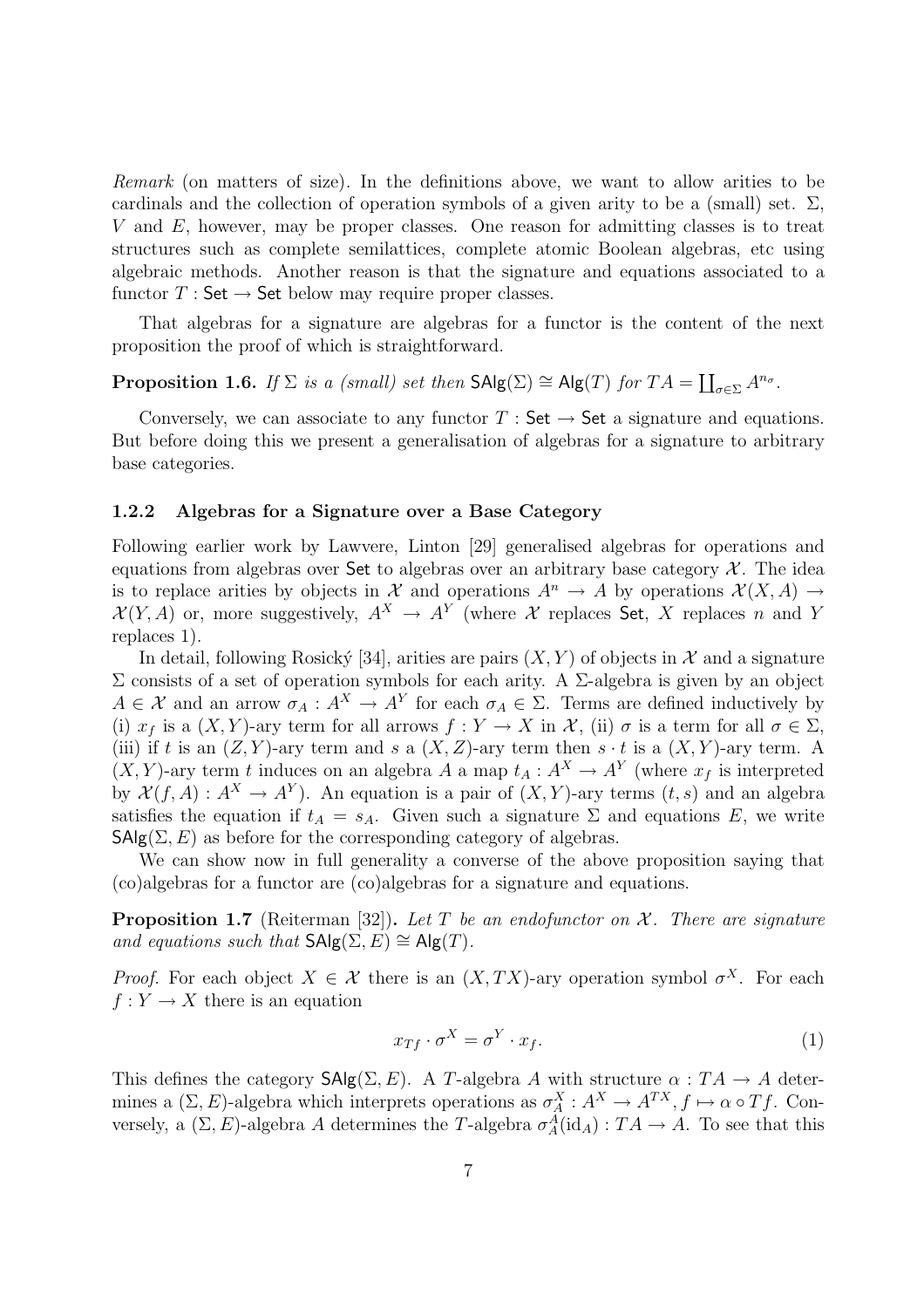T-algebra determines the original  $\Sigma$ -algebra A, we have to check that  $\sigma_A^A(\text{id}_A) \circ Tf = \sigma_A^X(f)$ ,  $f: X \to A$ . This follows from A satisfying the equation  $x_{Tf} \cdot \sigma^A = \sigma^X \cdot x_f$  which is interpreted on A as



 $\Box$ 

#### Remark 1.8.

- 1. In general, the proof only works because we have so many operation symbols, one for each object in  $\mathcal X$  (to obtain a T-algebra from a  $(\Sigma, E)$ -algebra A we needed an  $(A, TA)$ -ary operation). But if X is lfp (as eg Set) and T is  $\omega$ -accessible (as eg polynomial functors or  $\mathcal{P}_{\omega}$ , then on can restrict arities  $(X, TX)$  to objects X that are finitely presentable. The T-algebra corresponding to  $A \in \mathsf{SAlg}(\Sigma, E)$  is then obtained as follows. A is a filtered colimit  $c_i: X_i \to A$  of finitely presentable objects  $X_i$ . Since T preserves filtered colimits,  $TX_i \to TA$  is a filtered colimit as well. Since  $\sigma_A^X(c_i) : TX_i \to A$  is a cocone, there is a unique mediating arrow  $TA \to A$ .
- 2. It is instructive to specialise the construction of the proof for the case  $\mathcal{X} =$  Set. An operation  $A^X \to A^{TX}$  is then the same as TX-many operations  $A^X \to A$ , that is, we obtain a signature whose set of  $X$ -ary operation symbols is  $TX$ . Denote by  $q_A : \coprod_{X \in \mathcal{X}} TX \times A^X \to TA$  the natural transformation sending  $(\sigma, v) \in TX \times A^X$ to  $Tv(\sigma)$ . The relationship between T-algebras and  $\sigma$ -algebras can now be described as follows. Given a T-algebra  $\alpha$ , the corresponding  $(\Sigma, E)$ -algebra is described by  $s = \alpha \circ q_A$  as in



A pair  $(\sigma, v) \in TX \times A^X$  can be viewed as an X-ary term that takes his arguments from A. The equations (1) become, for a chosen  $A, (\sigma, v \circ f) = (Tf(\sigma), v), v : X \to A;$ these equations generate an equivalence relation on  $\prod_{X \in \mathcal{X}}^X TX \times A^X$  which is the kernel of  $q_A$ . This shows that, conversely, given a  $\Sigma$ -algebra A with structure s, A corresponds to a T-algebra iff s factors through  $q_A$ .

3. As a consequence of the above, if T is a finitary functor on Set then Alg(T)  $\cong$  $\mathsf{Alg}(\Sigma, E)$  where the *n*-ary operation symbols are the elements of  $T_n$ ,  $n < \omega$ , the variables are given by a countable set V and the equations are those  $(\sigma, f) = (\sigma', f')$ for which

$$
\coprod\nolimits_{n<\omega}Tn\times V^{n}\xrightarrow{q_{V}}-TV
$$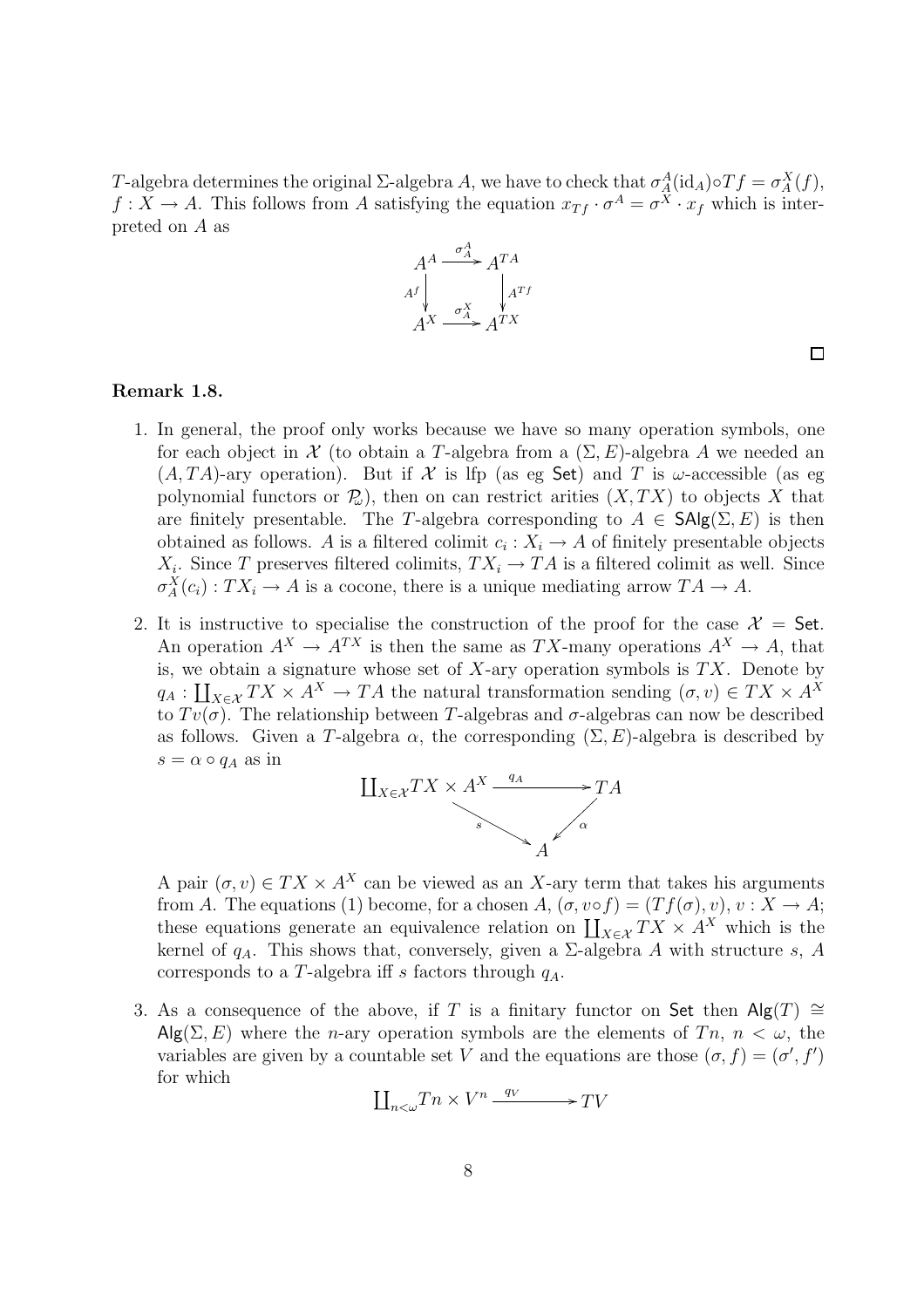$q_V(\sigma, f) = q_V(\sigma', f')$ , see [6] [Chapter III.3]. There is also a converse, stating that if the equations only involve terms 'of depth 1' then  $\mathsf{Alg}(\Sigma, E)$  is the categories of algebras for a functor (namely the polynomial functor of Proposition 1.6 quotiented by the equations), see [6].

#### 1.2.3 Coalgebras for a Signature

Since coalgebras over  $\mathcal X$  are (dually isomorphic to) algebras over  $\mathcal X^{\mathrm{op}}$ , the above concept of algebras over a base category gives rise to a notion of coalgebras for a signature over a base category. Spelling this out for  $\mathcal{X} =$  Set, operations have arities which are pairs  $(X, Y)$ of sets. Operations are interpreted on a carrier set A by functions  $\mathsf{Set}(A, X) \to \mathsf{Set}(A, Y)$ or, as a shorthand,  $X^A \rightarrow Y^A$ . For example, hypersystems (as well as neighbourhood frames, topological spaces, Kripke frames, see Example 1.4) are coalgebras for a single  $(2, 2)$ -ary operation. More generally, operations  $X^A \rightarrow Y^A$  are modal operators that transform  $X$ -valued predicates into  $Y$ -valued predicates. These 'predicate transformers' are in fact modal operators in the sense that they respect the notion of behavioural equivalence presented in the next section. Coalgebras for operations and equations were investigated by Davis in the 70s [13] and more recently in [28].

Remark 1.9. One might be inclined to say that algebras for a functor on Set are of limited interest since they are not more powerful than algebras for operations and equations. But then, why are coalgebras usually described by functors and not by operations and equations?

Part of the answer might involve the following observation. The functors that describe algebras over Set are often finitary. In that case, as follows from Remark 1.8, one can find a nice signature, in the sense that the arities can be chosen to be finite. This depends on the fact that every set is the union (or filtered colimit) of finite sets. Unfortunately, the dual property cannot be proved in (but is consistent with) ZFC, see [5][A.5].

#### 1.2.4 (Co)Algebras for a (Co)Monad

If the signature of a category  $\mathsf{SAlg}(\Sigma, E)$  is a proper class, then  $U : \mathsf{SAlg}(\Sigma, E) \to \mathsf{Set}$ may fail to have a left adjoint (ie free algebras need not exist in  $\mathsf{SAlg}(\Sigma, E)$ ). Often one is interested in this additional property. Categories of algebras given by operations and equations and having free algebras can be characterised as categories of algebras for a monad.

Recall from Mac Lane [30] that a monad  $(M, \eta, \mu)$  consists of an endofunctor on a category X and two natural transformations  $\eta : Id \to M$ ,  $\mu : MM \to M$  satisfying  $\mu \circ M\eta = \mu \circ \eta_M = Id_M$  and  $\mu \circ \mu_M = \mu \circ M\mu$ . The category **MAlg** $(M)$  of algebras for the monad M is the full subcategory of algebras  $\alpha : MA \rightarrow A$  for the functor M satisfying  $\alpha \circ \eta_A = id_A$  and  $\alpha \circ \mu_A = \alpha \circ M\alpha$ .<sup>7</sup> A functor  $U : \mathcal{A} \to \mathsf{Set}$  is called *monadic* if it

<sup>&</sup>lt;sup>7</sup>It follows from the equations that  $\mu_A : MMA \to MA$  is the free algebra over A with 'insertion of generators' given by  $\eta_A : A \to MA$ .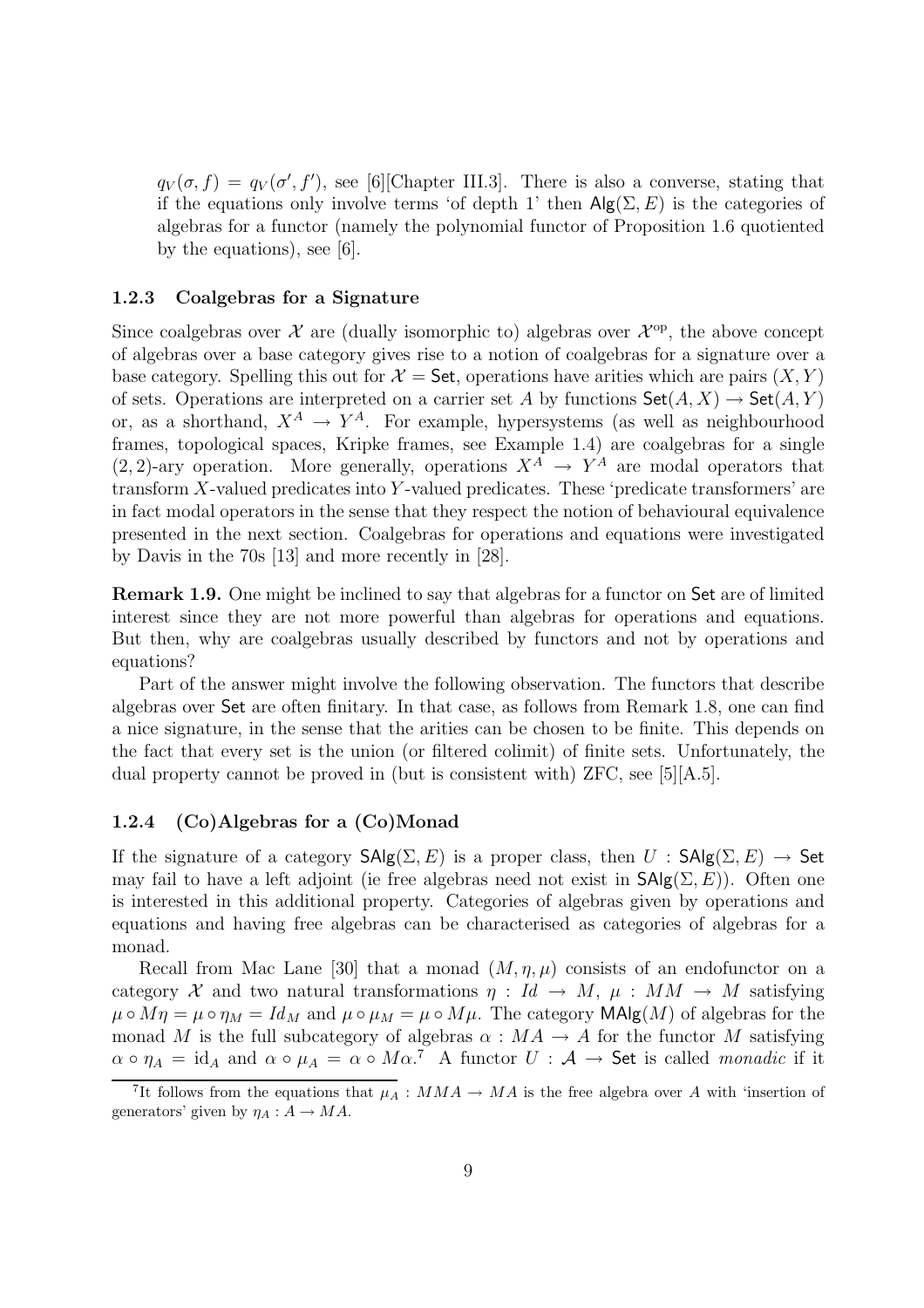has a left adjoint F with counit  $\varepsilon$  and the functor  $\mathcal{A} \to \mathsf{MAlg}(UF)$ ,  $A \mapsto (UA, U\varepsilon_A)$  is an isomorphism.

The following theorem is formulated over Set but also holds for arbitrary base categories [29] (and hence for coalgebras over Set) using Linton's notion of a signature (see above).

**Theorem 1.10** (Linton [29]). Monadic categories over Set coincide with categories  $\text{SAlg}(\Sigma, E)$ that have free algebras.

Sketch. Given a left adjoint F of  $U : \mathsf{SAlg}(\Sigma, E) \to \mathsf{Set}$  one appeals to Beck's theorem [30] to show that  $\mathsf{SAlg}(\Sigma, E)$  is isomorphic to  $\mathsf{MAlg}(UF)$ . Conversely, given a monad M one finds a signature and equations as in the proof of Proposition 1.7, representing the algebras for the functor  $M$  by operations and equations. One then adds appropriate equations that enforce the laws  $\alpha \circ \eta_A = id_A$  and  $\alpha \circ \mu_A = \alpha \circ M\alpha$ .  $\Box$ 

#### 1.3 Further Remarks

Functors of Mixed Variance It seems essential for the theory of coalgebras for a functor that the functor be an endofunctor. This excludes, in particular, functors of mixed variance. Consider a functor F : Set  $\times$  Set<sup>op</sup>  $\rightarrow$  Set. The natural notion of morphism from a 'coalgebra'  $\xi: X \to F(X, X)$  to  $\xi': X' \to F(X', X')$  is a map  $f: X \to X'$  such that  $F(f, id) \circ \xi = F(id, f) \circ \xi' \circ f$ . These coalgebras have been of interest in the study of so-called 'binary methods' (cf. Example 1.4.3) but there mathematical properties are quite different. See Tews [38, 39, 40].

Covariety Theorems Birkhoff's variety theorem states that a class of algebras for a signature is closed under images, quotients and products iff it is equationally definable. Dualising this theorem, the main question is what should replace equational logic. Different answers are offered by [15, 33, 25, 14, 7, 4, 28].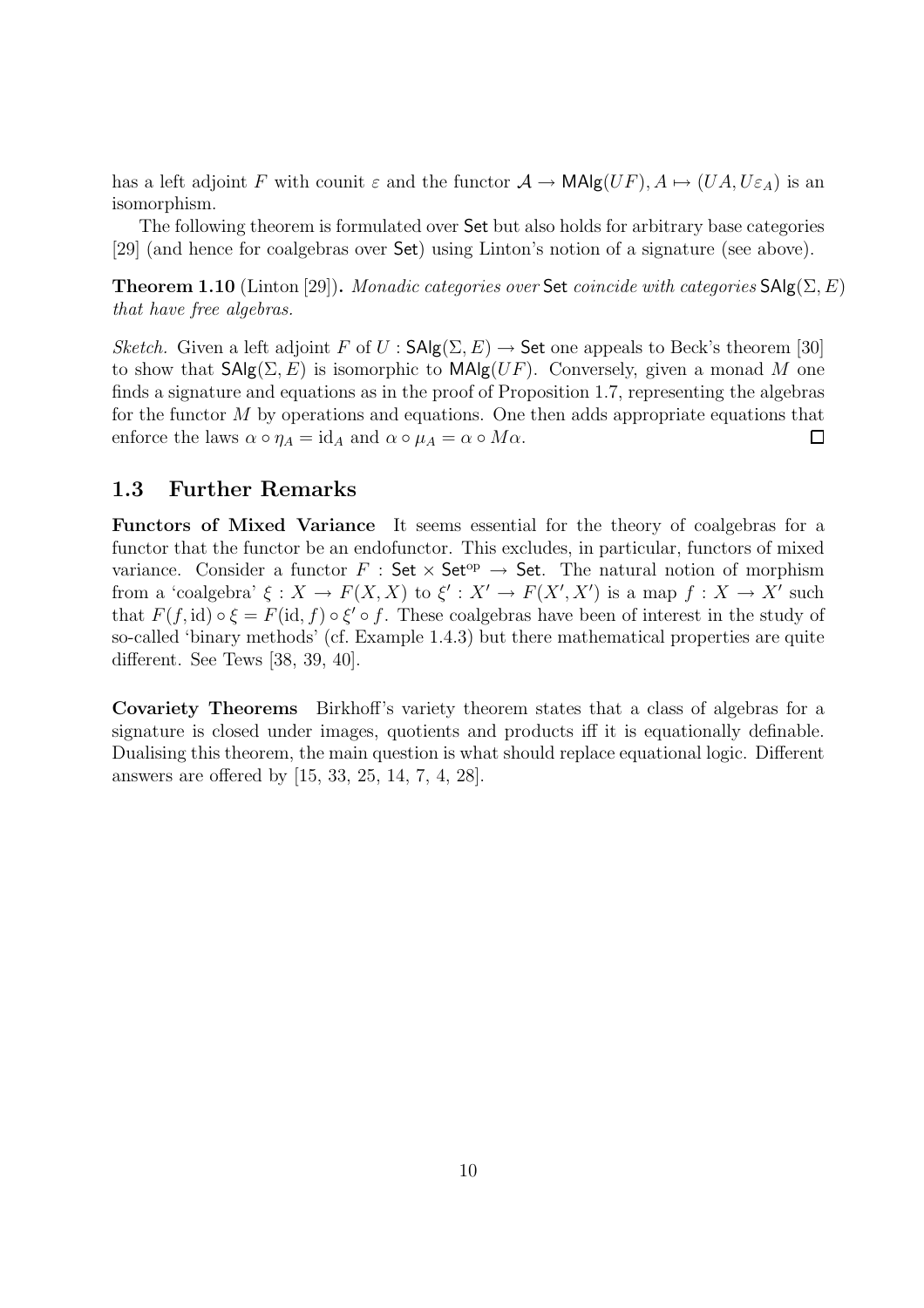## 2 Behavioural Equivalence

We consider different notions of bisimulation for coalgebras and compare them in the case of coalgebras over sets.

### 2.1 Basic Definitions and Examples

The notion of behavioural equivalence is most useful as an equivalence between states of systems rather than only systems. This is one of the reasons to assume a base category  $\mathcal{X} =$  Set. Another is that, otherwise, the comparison with alternative formulations in the next subsection became rather complicated.

**Definition 2.1** (Behavioural Equivalence). Given two coalgebras  $(X, \xi)$ ,  $(X', \xi')$  and two states  $x \in X$ ,  $x' \in X'$  we say that  $x, x'$  are behaviourally equivalent if there is a coalgebra  $(Q, \kappa)$  and there are coalgebra morphisms f, f'



such that  $f(x) = f'(x')$ .

Behavioural equivalence is transitive because  $Coalg(T)$  has pushouts.

Remark 2.2. The idea of the above definition is that two states are behavioural equivalent iff they can be related by coalgebra morphisms. This is emphasised by the following two alternative formulations.

- 1. Behavioural equivalence is the smallest equivalence relation containing the pairs
	- $((X,\xi,x), (X',\xi',f(x))$  for all  $f:(X,\xi) \to (X',\xi')$  and all  $x \in X$ .
- 2. The equivalence classes of behavioural equivalence are the components of the category of elements of the forgetful functor.
- 3. This shows that the notion of behavioural equivalence can be applied to any setvalued functor  $A \rightarrow$  Set. But it is typically category of coalgebras where this notion is interesting. It is trivial, for example, in categories of presheaves or, more generally, many-sorted algebras (because of the existence of a trivial terminal object).

The quotient wrt behavioural equivalence is a coalgebra itself.

**Proposition 2.3.** Consider  $U : \mathsf{Coalg}(T) \to \mathsf{Set}$ . For any coalgebra  $(X, \xi)$  the quotient  $X \to Q$  of X wrt behavioural equivalence is a coalgebra. This quotient is 'maximal' in the sense that every surjective coalgebra-morphism  $Q \rightarrow Y$  is an isomorphism.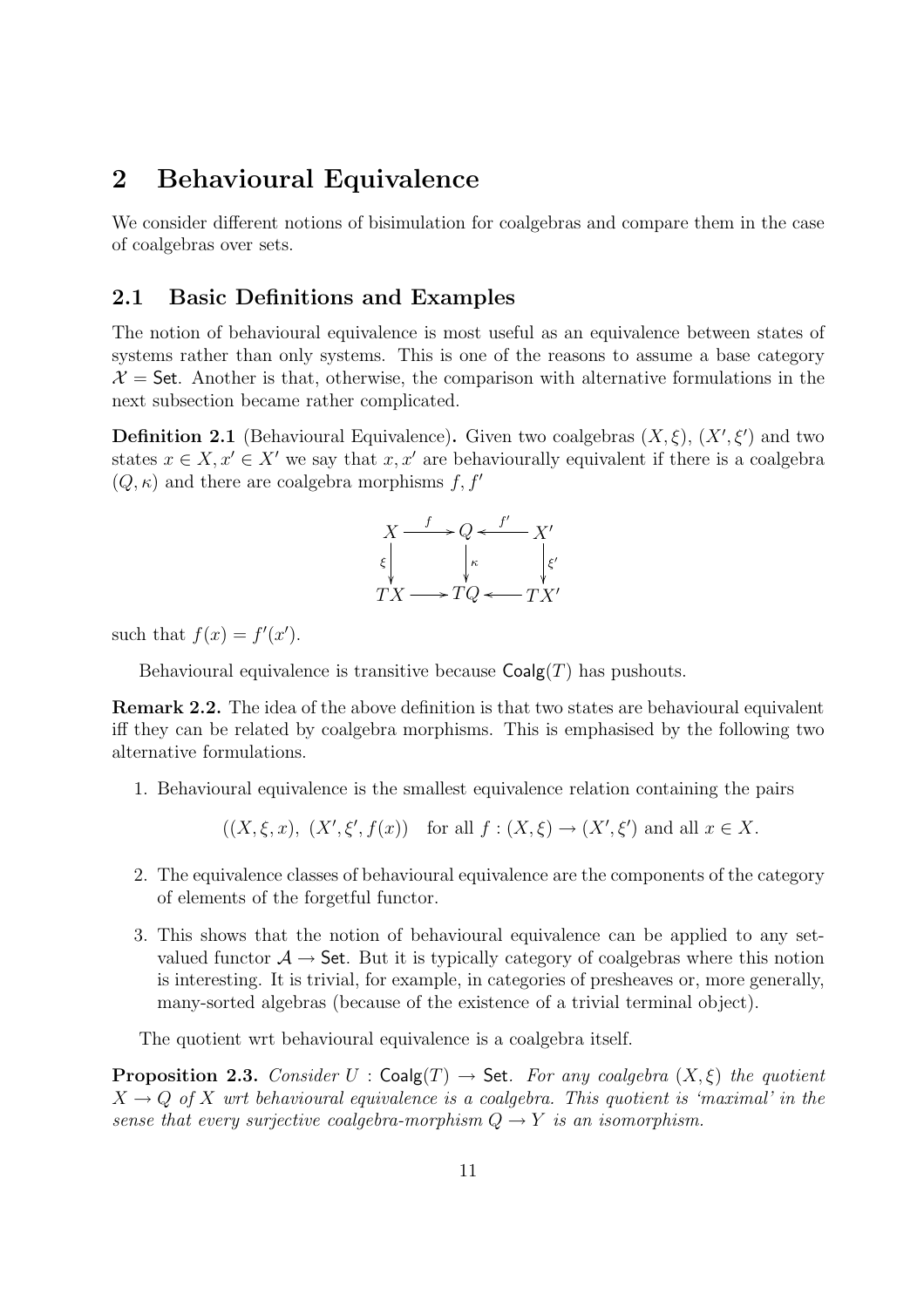*Proof (Sketch).* We use that  $Set$  is cocomplete and that U creates colimits (see Exercise 4.1. First note, for  $x, y \in X$ , that  $x \simeq y$  iff there is a coalgebra  $B_{x,y}$  and a coalgebra-morphisms  $f: X \longrightarrow B_{x,y}$ , such that  $f(x) = f(y)$ . The quotient of X wrt behavioural equivalence is now the colimit of the  $X \to B_{x,y}$ . If  $e: Q \to Y$  is a surjective (=epi) coalgebra-morphism then Y is a quotient of X and there must be a coalgebra morphism s such that  $s \circ e = id_Q$ . Hence  $e$  is injective and therefore an isomorphism. П

Note that two states  $x, y$  in two different coalgebras are behavioural equivalent iff they are equivalent considered as states of the coproduct of the coalgebras (which is disjoint union). It therefore suffices to consider behavioural equivalence as a relation on a given coalgebra.

**Example 2.4.** In the following we select from Example 1.4 and give examples of  $x \simeq y$ for two states in the same coalgebra  $\xi : X \to TX$  for different functors T.

- 1. (Streams)  $x \simeq y$  iff the stream produced by x is the same as the one produced by  $y$ .
- 2. (Deterministic Automata)  $x \simeq y$  iff the language accepted in x is the same as the language accepted in y.
- 3. (Relations, Kripke Frames, Labelled Transition Systems)  $x \simeq y$  iff they are bisimilar in the usual sense. That is, given  $\xi: X \to \mathcal{P}(\overline{A} \times X)$  and writing  $x \stackrel{a}{\longrightarrow} y$ for  $(a, y) \in \xi(x)$ , it holds  $x \simeq y$  iff

$$
x \simeq y \& x \xrightarrow{a} x' \Rightarrow \exists y' \cdot y \xrightarrow{a} y' \& x' \simeq y'
$$

$$
x \simeq y \& y \xrightarrow{a} y' \Rightarrow \exists x' \cdot x \xrightarrow{a} x' \& x' \simeq y'
$$

For the proof of 1, using Proposition 2.3, it is enough to show that (a)  $x \simeq y$  implies that the two streams produced by x and y are the same and (b) the set of streams produced by elements of X carries a coalgebra structure that makes it into a quotient of X (exercise!). Similarly for 2. For 3, 'only if' follows from the fact that coalgebra morphisms are bisimulations, 'if' follows from the fact that the two projections from the bisimulation to X are coalgebra morphisms (see the definition of bisimulation in the next section).

#### 2.2 Other Notions of Bisimulation

In the following, we will consider other formalisations of bisimilarity and see 3 different ways of capturing the notion of bisimulation (rather than just bisimilarity<sup>8</sup>). We will also see that these notions essentially agree for coalgebras over sets.

<sup>&</sup>lt;sup>8</sup>But one can define a notion of bisimulation that corresponds to behavioural equivalence, see Exercise 4.3.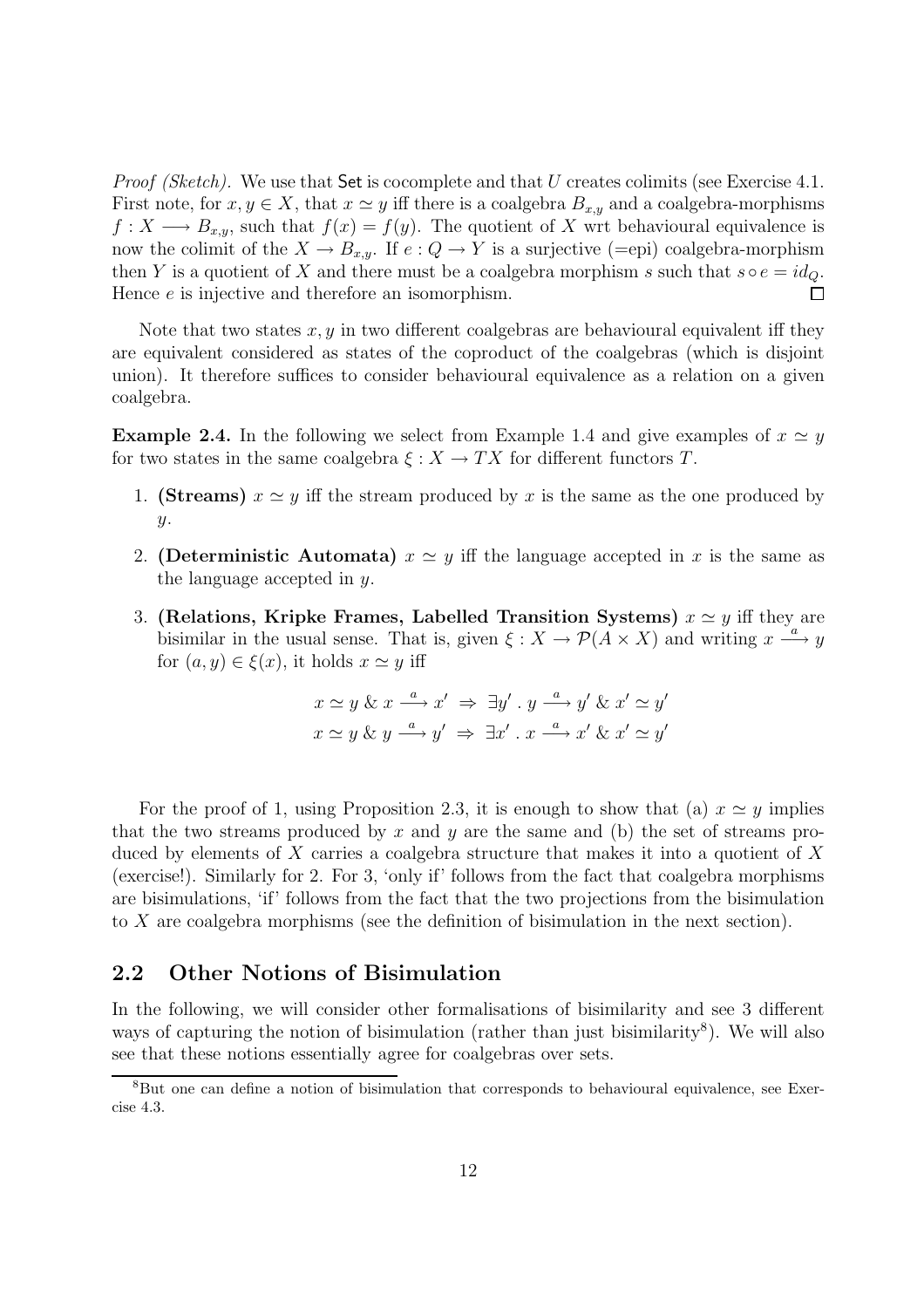All three notions of bisimulation considered below, can be motivated from the wellknown observation that bisimilarity is a coinductively defined relation, in the sense that it is the largest fixed point<sup>9</sup> of a monotone operator. Let us look, as an example, at (unlabelled) transition systems, that is,  $T = \mathcal{P}$ . Then, given  $(X, \xi)$ , bisimilarity on X is the largest fixed point of the operator

$$
\Phi(R) = \{(x, y) \in X \times X \mid \forall x' \in \xi(x). \exists y' \in \xi(y). x'Ry' \& \forall y' \in \xi(y). \exists x' \in \xi(x). x'Ry'\}
$$

In order to generalise this from transition systems to coalgebras for an arbitrary functor, we need to separate the part of the definition of  $\Phi$  that uses T from the part that uses  $(X, \xi)$ . We can write  $\Phi(R)$  as

 $\xi^* \hat{\mathcal{P}}(R)$ 

where  $\xi^* = (\xi \times \xi)^{-1}$  and

$$
\hat{\mathcal{P}}(R) = \{ (A, B) \in \mathcal{P}X \times \mathcal{P}X \mid \forall a \in A. \exists b \in B. aRb \& \forall b \in B. \exists a \in A. aRb \} \tag{2}
$$

#### 2.2.1 Bisimulation

Aczel and Mendler defined bisimulation in [2] as follows.  $R \subseteq X \times X'$  is a bisimulation between coalgebras  $(X, \xi)$  and  $(X', \xi')$  if one can find a coalgebra structure  $\varrho$  on R such that the projections  $X \leftarrow R \rightarrow X'$  become coalgebra morphisms.



x, x' are called bisimilar iff there is a bisimulation R such that xRx'. Note that  $\varrho$  need not be unique (eg for  $T = \mathcal{P}$  (exercise)) and is not part of the structure of a bisimulation.

**Example 2.5.** Consider two coalgebras  $\langle head, tail \rangle : X \to D \times X$ ,  $\langle head', tail' \rangle : X' \to Y$  $D \times X'$ . Then R is a bisimulation iff

$$
x R x' \Rightarrow head(x) = head'(x')
$$
  

$$
x R x' \Rightarrow tail(x) R tail'(x')
$$

It is not immediate that bisimilarity is an equivalence relation and it depends on T preserving weak pullbacks.<sup>10</sup>

Comparing bisimilarity with behavioural equivalence we would expect that bisimilarity on a coalgebra  $(X, \xi)$  and behavioural equivalence are the same, in other words, that bisimilarity is the kernel pair of the quotient wrt behavioural equivalence. In order to

<sup>&</sup>lt;sup>9</sup>Here, inductively defined refers to smallest fixed point and coinductively to largest fixed point.

<sup>&</sup>lt;sup>10</sup>The composition of two bisimulations is a bisimulation if ([37]) and only if ([18, 16]) T weakly preserves pullbacks. T weakly preserves kernel pairs iff for any set C and any  $C \times T$ -coalgebra behavioural equivalence and bisimilarity agree [17].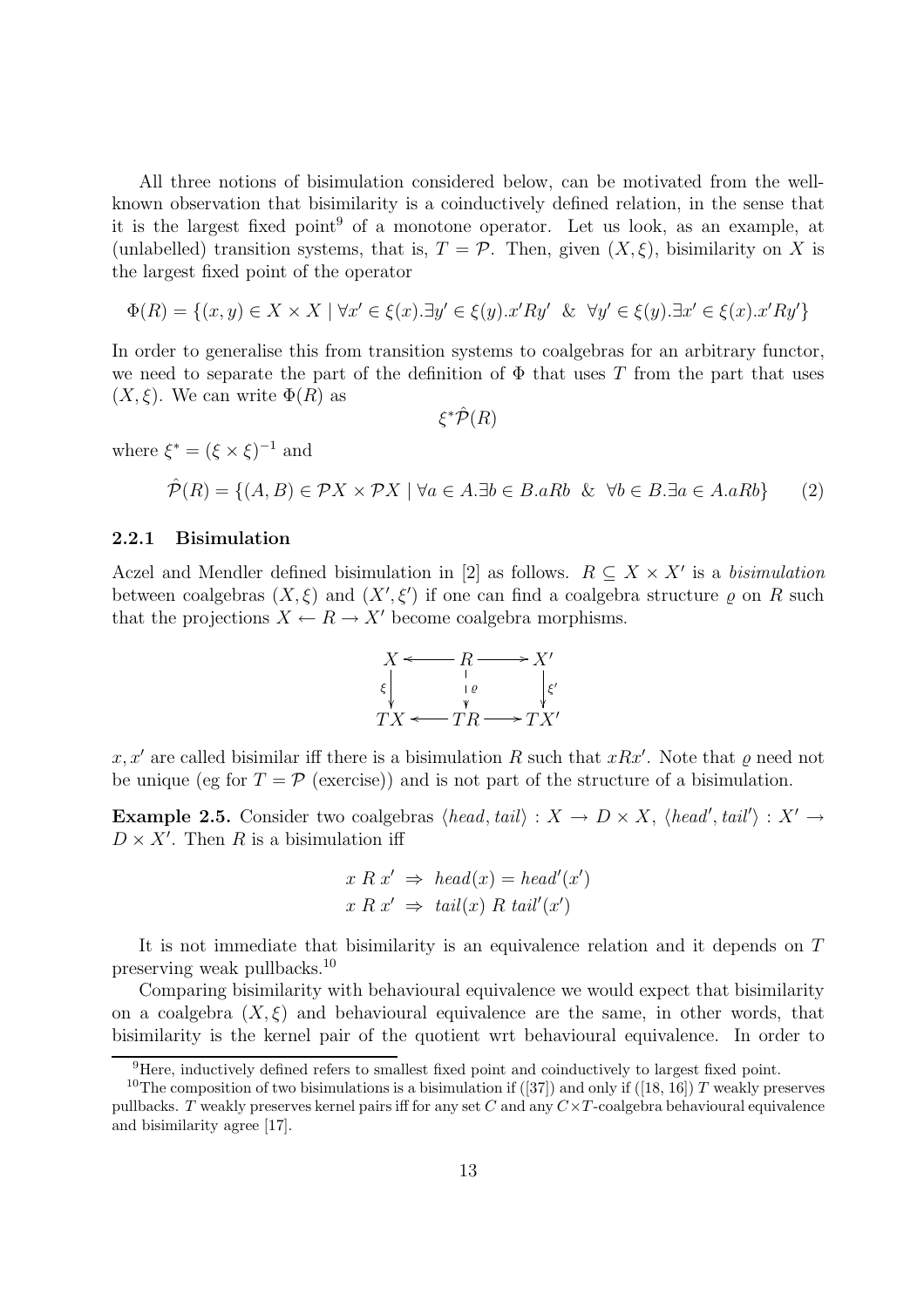get the not necessarily unique arrow  $\rho$  one needs to assume that T maps pullbacks to weak pullbacks (or, equivalently in any category with pullbacks, that T preserves weak pullbacks). The proof of the following proposition is straight forward. <sup>11</sup>

**Proposition 2.6.** If T : Set  $\rightarrow$  Set preserves weak pullbacks, then bisimilarity and behavioural equivalence coincide.

Proof. That bisimilarity implies behavioural equivalence is immediate from the respective definitions. For the converse, consider



where  $X \to Q$  is the quotient wrt behavioural equivalence and R is the pullback. Since  $TR$  is a weak pullback, the required structure on  $R$  exists. □

#### 2.2.2 Bisimulation via Relators

Let us write Rel for the category that has sets as objects and relations as arrows.<sup>12</sup> We denote by  $(-)^\circ$  the operation that maps a relation  $R : A \to B$  to its converse  $R^\circ : B \to A$ . Intuitively, a relator extends a functor from Set to Rel. This idea has been formalised in different ways. We follow [11]. The proofs taken from this paper are sketched in the exercises.

Note that every arrow in Set, called a map in this context , appears in Rel as its graph. We write f, g for maps in Rel and denote the projections of a relation  $R : A \rightarrow B$  by  $r_1: R \to A$  and  $r_2: R \to B$ . A relator  $\Gamma$  is a graph homomorphism Rel  $\to$  Rel such that (a)  $\Gamma(\text{id}) = \text{id}$ , (b)  $fR \subseteq R'g \Rightarrow (\Gamma f)(\Gamma R) \subseteq (\Gamma R')(\Gamma g)$ ,<sup>13</sup> (c)  $\Gamma$  preserves maps.

It follows that  $\Gamma$  is monotone  $(R \subseteq R' \Rightarrow \Gamma R \subseteq \Gamma R')$  and that  $\Gamma$  induces a functor  $\Gamma_\sharp:\mathsf{Set}\to\mathsf{Set}$  (ie  $\Gamma$  preserves composition of maps). Conversely, each functor  $T:\mathsf{Set}\to\mathsf{Set}$ extends to a relator  $\hat{T}$  given by  $\hat{T}A = TA$  and and  $\hat{T}R = (Tr_2)(Tr_1)^{\circ}$ . Equivalently, given  $R: A \to B$ ,  $\hat{T}R$  is given by the image factorisation

$$
TR \longrightarrow \hat{T}R \hookrightarrow TA \times TB
$$

<sup>&</sup>lt;sup>11</sup>Recall that the kernel pair of a morphism  $X \to Y$  is the pullback of  $X \to Y \leftarrow X$ . A weak pullback is defined like a pullback but the mediating map need not be unique.

 $12$ The homsets of Rel are partially ordered and this order is respected by composition of relations, so Rel is a 2-category, or, more specifically, a Poset-enriched category.

 ${}^{13}fR \subseteq R'g$  iff  $f \times g$  restricts to R iff  $\{(f(x), g(x)) \mid (x, y) \in R\} \subseteq R'$  iff  $R \subseteq (f \times g)^{-1}(R')$ . Assuming monotonicity, (b) is equivalent to  $\Gamma((f \times g)^{-1}(R')) \subseteq (\Gamma f \times \Gamma g)^{-1}(\Gamma R')$  where  $\subseteq$  can be replaced by an equality if  $\Gamma$  preserves composition.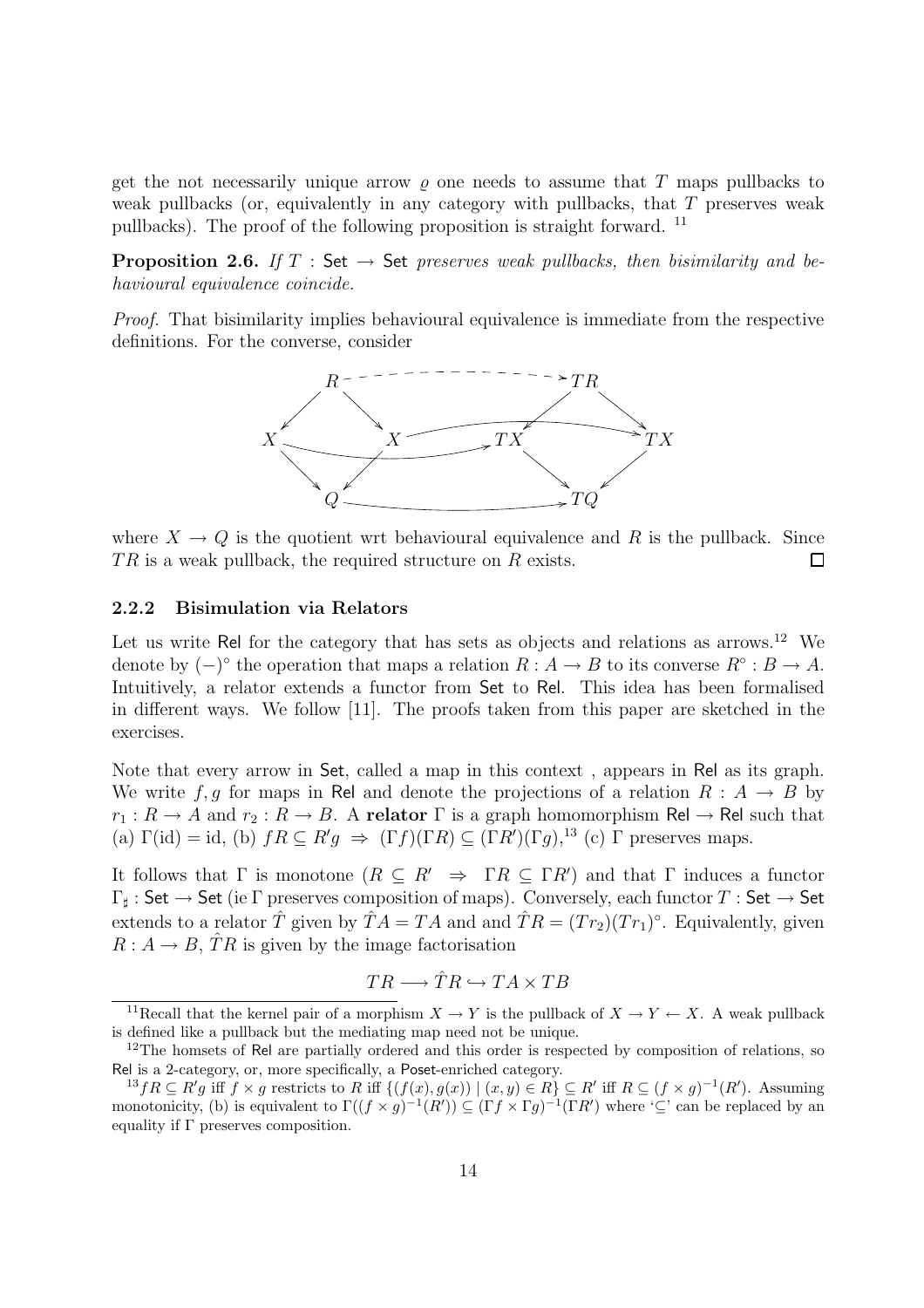of  $TR \to T(A \times B) \to TA \times TB$ .

As an example,  $\hat{T}$  has been explicitly given for  $T = \mathcal{P}$  in (2).

Given a T-coalgebra  $(X, \xi)$ , one can now define a *bisimulation* on X to be a post fixedpoint (and bisimilarity on  $X$  to be the largest fixed point) of the monotone operator  $R \mapsto (\xi \times \xi)^{-1}(\hat{T}(R))$ . Equivalently, a bisimulation is a subset  $R \subseteq X \times X$  such that there is a (necessarily unique) map  $\hat{\rho}$  such that



commutes.

The following theorem is not needed to compare the different notions of bisimilarity but it shows the role of 'weak pullback preservation' in the context of relators. It is a special case of a theorem of [11] where it is developed for arbitrary regular categories instead of Set. Note that for a relator to be a (2-)functor is the same as to preserve composition of relations.

**Theorem 2.7** ([11, 4.3]). Let T be a functor on Set and  $\Gamma$  a relator.

- 1.  $\hat{T}$  is a functor iff T preserves weak pullbacks.
- 2. Γ is a functor then  $\Gamma = \widehat{(\Gamma_{\sharp})}$ .

The next proposition is the analogue of Proposition 2.6. But now, preservation of weak pullback is used for the other direction.

**Proposition 2.8.** Given a coalgebra  $(X, \xi)$  for a weak pullback preserving functor T, behavioural equivalence on X is the largest fixed point of the monotone operator  $R \mapsto$  $(\xi \times \xi)^{-1}(\hat{T}(R)).$ 

Proof. It is immediate from the respective definitions that Aczel-Mendler bisimulation on X is a post-fixed point of  $R \mapsto (\xi \times \xi)^{-1}(\hat{T}(R))$ . To show that, conversely, the largest fixed-point of  $R \mapsto (\xi \times \xi)^{-1}(\hat{T}(R))$  is contained in the behavioural equivalence on X, consider the diagram of the proof of Proposition 2.6 with  $TR$  instead of TR. Recall that R was defined as kernel pair of  $X \to Q$ . We find an arrow  $f:TR \to P$  from TR to the the pullback P of  $TX \to TQ \leftarrow TX$ . Since T preserves weak pullbacks, the arrow  $TR \to P$ has a half-inverse g, exhibiting R as an Aczel-Mendler bisimulation via  $gf : R \to TR$ .  $\Box$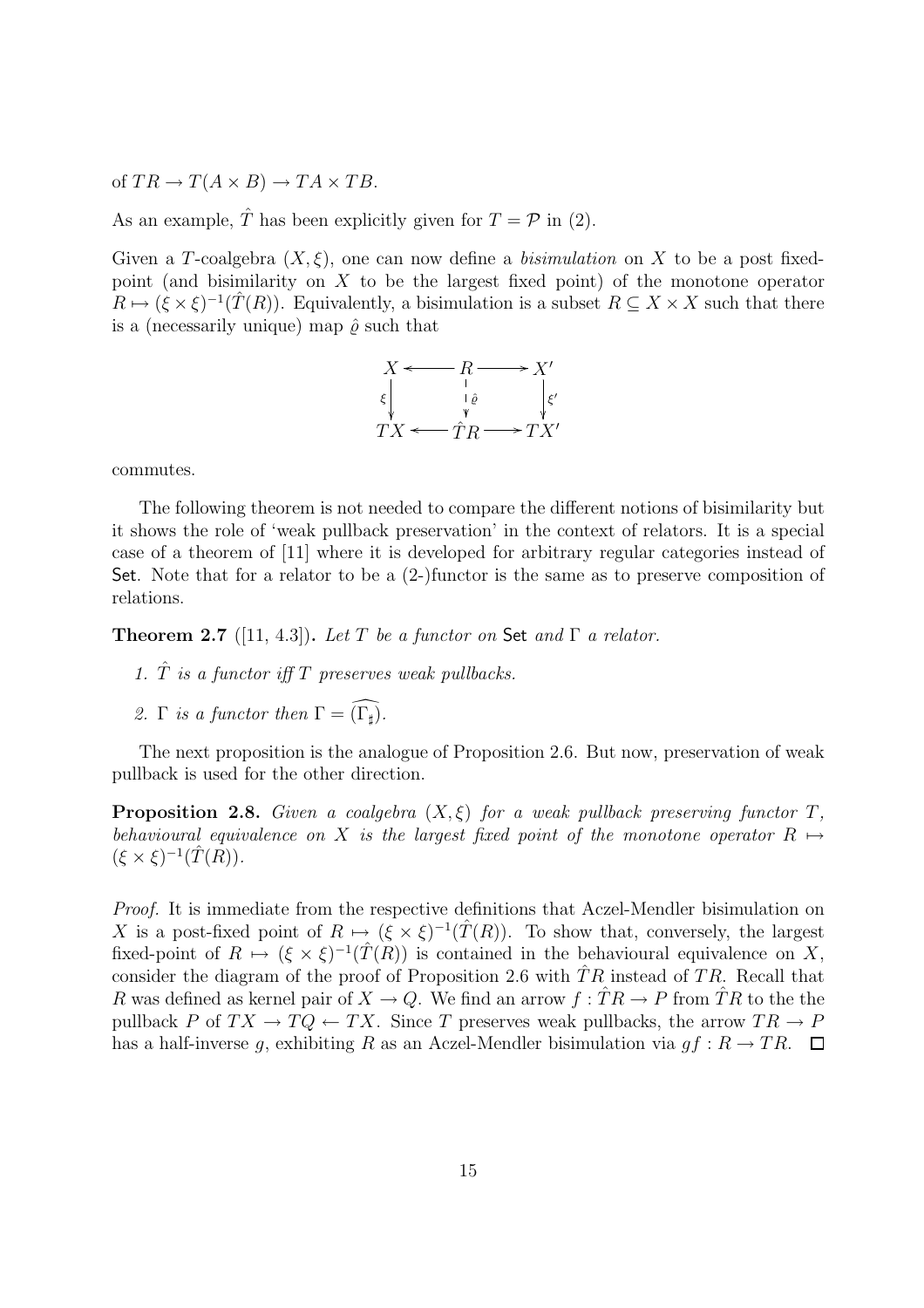#### 2.2.3 Bisimulation via Relation Lifting

Another approach to bisimulation (or other coinductively defined relations) is to replace the carrier sets X of coalgebras  $(X, \xi)$  by pairs  $(X, R)$  where R is a relation on X and then lift the functor  $T$  from sets to sets with relations. To be specific, consider the category BPred of 'binary predicates' the objects of which are pairs  $(X, R)$ ,  $R \subseteq X \times X$  and arrows are functions  $X \to X'$  such that  $xRy \Rightarrow f(x)R'f(y)$ . A lifting of T is a functor  $\overline{T}$  such that  $(p \text{ is first projection})$ 

$$
\begin{array}{ccc}\n\mathsf{BPred} & \xrightarrow{\bar{T}} & \mathsf{BPred} \\
p & & p \\
\mathsf{Set} & \xrightarrow{T} & \mathsf{Set}\n\end{array}
$$

meaning that  $\bar{T}(X, R) = (\bar{T}_0(X, R), \bar{T}_1(X, R))$  satisfies  $\bar{T}_0(X, R) = TX$ .<sup>14</sup>

It is convenient to abbreviate  $(\bar{T}_0(X,R), \bar{T}_1(X,R))$  by  $(T(X), \bar{T}(R))$ .

There may be different choices for  $\overline{T}$  giving rise to different liftings of  $T$ , but there is a canonical one, namely the one which is obtained from  $TR \to T(X \times X) \to TX \times TX$  as the image  $TR \to \overline{T}(X,R) \hookrightarrow TX \times TX$ .

For example, with  $T = \mathcal{P}, \overline{T}(R)$  is the  $\hat{\mathcal{P}}(R)$  given in (2).

One can now define a *bisimulation* on a coalgebra  $(X, \xi)$  to be a relation R such that  $((X, R), \xi)$  is a  $\overline{T}$ -coalgebra. Moreover, if T has a final coalgebra  $(Z, \zeta)$ , then  $\overline{T}$  has a final coalgebra and it is given by  $((Z, =), \zeta)$ , in accordance with the fact that behavioural equivalence is the identity relation on the final coalgebra (see the next section).

It is immediate from the definitions that the relation lifting  $\overline{T}$  and the relator  $\hat{T}$  give rise to the same notion of bisimulation.

The above is only a particular instance of a much more general approach using fibrations, see Hermida and Jacobs [21]. A general theorem describing how final T-coalgebras are lifted to final  $\overline{T}$ -coalgebras is given in Hensel and Jacobs [20].

#### 2.3 Further Remarks

A Comparison We have seen that, if the functor preserves weak pullbacks, all notions of bisimilarity or behavioural equivalence coincide. If the functor does not preserve weak pullbacks, the notions of bisimulation fall apart and do not work nicely anymore. For example, bisimilarity may fail to be an equivalence relation. But behavioural equivalence still works fine. So the point of view I would take, given the examples I am aware of, is the following. Given a functor  $T : Set \rightarrow Set$ , behavioural equivalence is the correct formalisation of the intuitive notion of bisimilarity; the other notions work only in case the functor preserves weak pullbacks.

<sup>&</sup>lt;sup>14</sup>Moreover,  $\overline{T}$  is often required to be fibred which amounts to  $\overline{T}((f \times g)^{-1}(R')) = (\overline{T}f \times \overline{T}g)^{-1}(\overline{T}R').$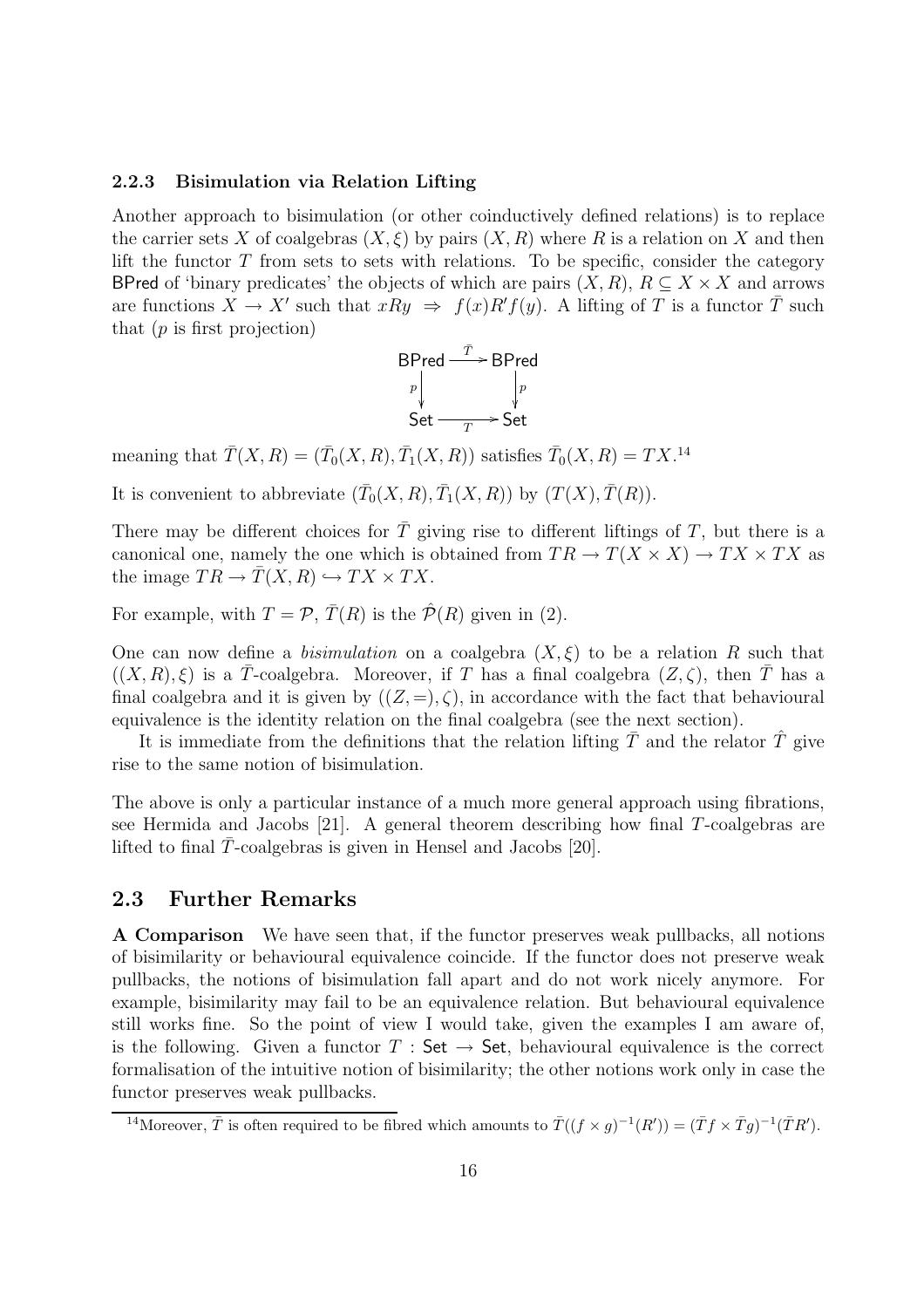Having said that, I want to emphasise that this judgement relies on choosing the base category Set. The case of functors on categories other than Set seems not to be much investigated. See Worrell [44] for work generalising relators for coalgebras over an enriched category and Plotkin [31] for some remarks on coalgebras over cpos.

Relators and Simulations The term 'relator' seems to be due to the Thijs [41]. His notion of monotonic relator or weak relator [8] insists on relators preserving composition but, more importantly, does not require that maps are preserved. This allows to treat simulations instead of bisimulations, see [8, 12]. A related approach to simulations based on relation liftings is proposed in [22].

Other Process Equivalences and Preorders The test suite approach by Klin [23, 24] shows how the fibrational approach can be used to characterise a large number of equivalences and preorders on processes other than (bi)simulation. Instead of BPred, it uses a category of 'test suites' which has objects  $(X, \theta)$  where  $\theta$  is a collection of subsets of X and, similar to topological spaces,  $f: X \to X'$  is a morphism if  $f^{-1}(a') \in \theta$  for all  $a' \in \theta'$ . As for relation liftings, one uses the lifted functor to define a monotone operator. The specialisation preorder of the largest fixed point is then the defined preorder. Klin develops a methodology how to define the lifted functors in order to obtain specific preorders of interest.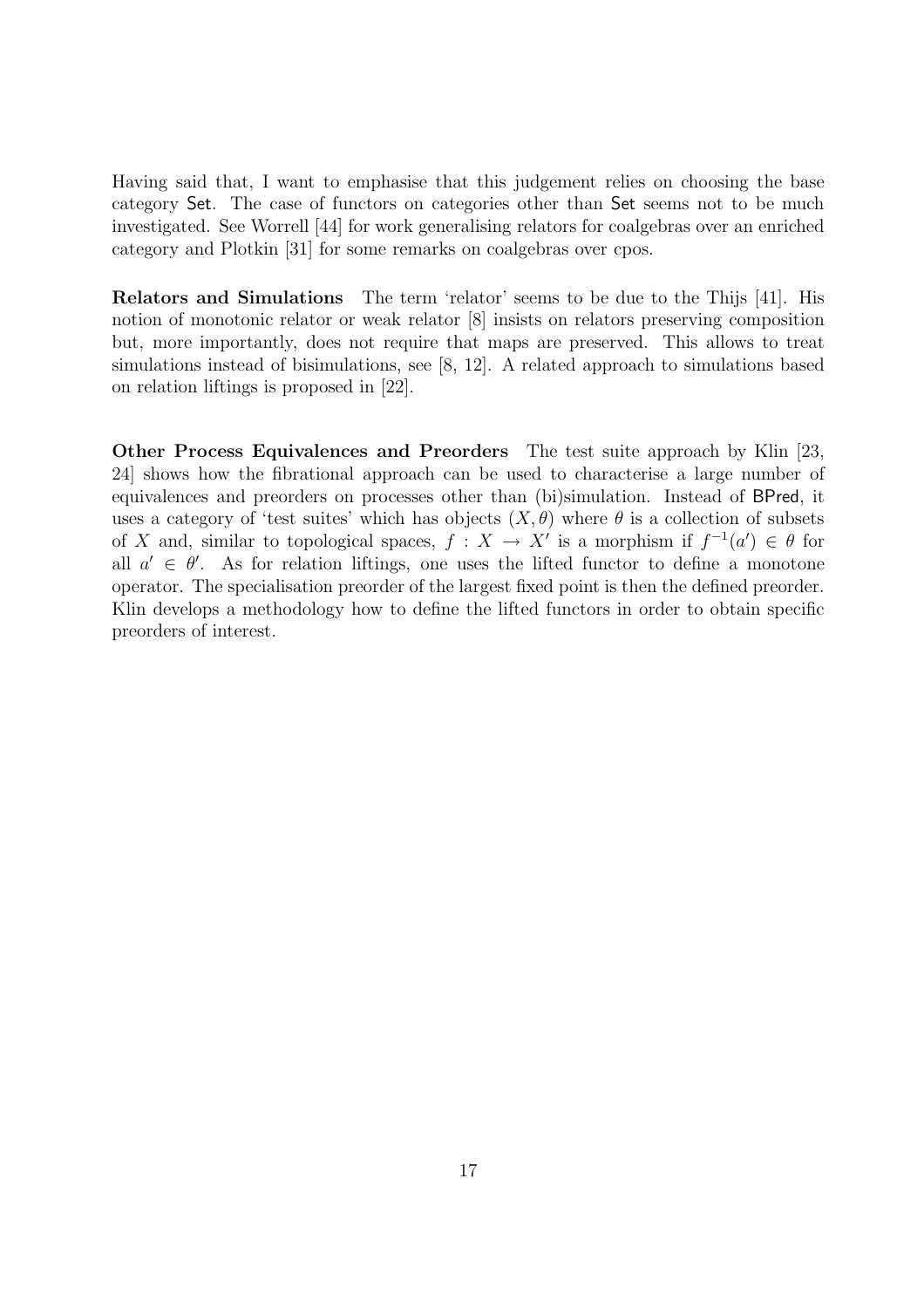## 3 Final Coalgebras

#### 3.1 Basic Definitions and Examples

**Definition 3.1.** An object A in a category  $A$  is called final or terminal if for any object B in A there is a unique arrow  $B \to A$ .

As any limit, a final coalgebra is determined uniquely up to isomorphism.

The final T-coalgebras can be considered as solutions of the 'domain equation'  $X \cong TX$ :

**Proposition 3.2** (Lambek's lemma). If  $\zeta : Z \to TZ$  is a final coalgebra, then  $\zeta$  is an isomorphism.

Elements of the final coalgebra can be understood as equivalence classes of behaviourally equivalent states.

**Proposition 3.3.**  $x \simeq y$  iff x and y are mapped to the same element of the final coalgebra.

Example 3.4. We select again from Example 1.4.

- 1. (Largest Fixed Points) Let  $\mathcal X$  be a category of sets with inclusions as morphisms. Then the final T-coalgebra is the largest fixed point of T.
- 2. (Streams) If  $TX = D \times X$ , then the final coalgebra is  $\langle head, tail \rangle : D^{\omega} \to D \times D^{\omega}$ where  $head(l) = l(0)$  gives the first element of the infinite list l and  $tail(l) = \lambda n \in$  $\omega$ .l(n + 1).
- 3. (The Automaton of all Languages) The set of all languages can be equipped with a transition structure that makes it into a final coalgebra. A language  $L$  is an accepting state if it contains the empty word. And  $L$  makes an  $a$ -transition to the language  $L_a = \{w \mid aw \in L\}$ . See Rutten [35].
- 4. (Non well-founded sets) Aczel's [1] universe of non-well founded sets is the final coalgebra for the covariant powerset functor (of course, due to Lambek's lemma, the carrier of this final coalgebra cannot be a set but is a proper class).

#### Coinduction

Final Coalgebras give rise to the principle of coinduction. Since we know that for any coalgebra  $\xi: X \longrightarrow TX$  there is a unique morphism into the final coalgebra  $(Z, \zeta)$ , we can define a function  $f: X \longrightarrow Z$  just by giving an appropriate structure  $\xi$ :

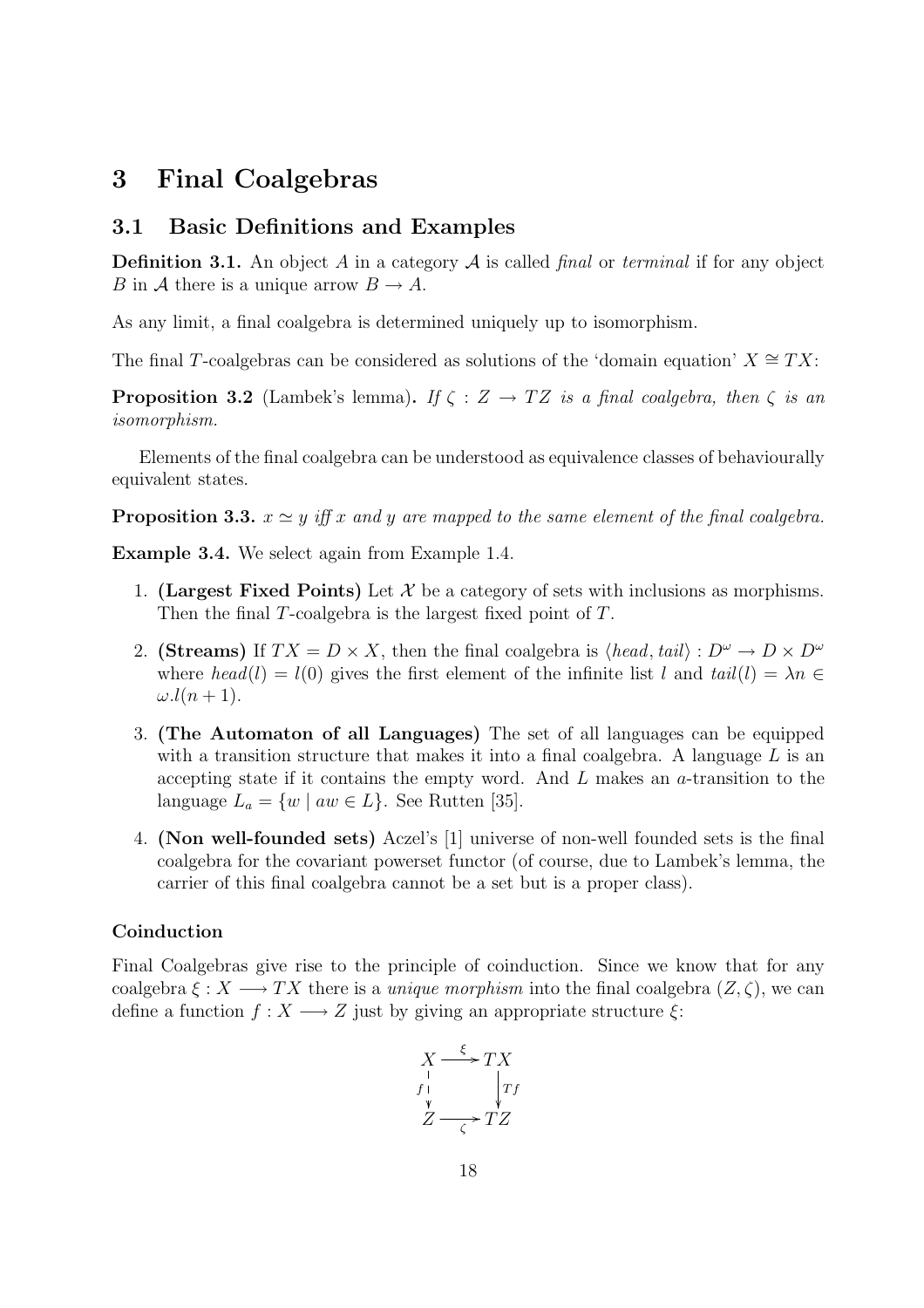We say that a function  $f: X \longrightarrow Z$  is defined by coinduction if it arises in such a way from  $a \in X \longrightarrow TX$ .

For example, let us define the operation zipping two streams (recall Example 3.4). That is, we are looking for a function

$$
zip: D^{\omega} \times D^{\omega} \longrightarrow D^{\omega}
$$

such that

$$
head(zip(l_1, l_2)) = head(l_1)
$$
\n(3)

$$
tail(zip(l_1, l_2)) = zip(l_2, tail(l_1))
$$
\n
$$
(4)
$$

Exercise 3.5. Show that zip is defined by coinduction via

$$
\xi: D^{\omega} \times D^{\omega} \longrightarrow D \times D^{\omega} \times D^{\omega}
$$
  

$$
\langle l_1, l_2 \rangle \mapsto \langle head(l_1), \langle l_2, tail(l_1) \rangle \rangle,
$$

More precisely, show that, for an arbitrary  $zip : D^{\omega} \times D^{\omega} \longrightarrow D^{\omega}$ ,  $zip$  is a morphism  $(D^{\omega} \times D^{\omega}, \xi) \longrightarrow (D^{\omega}, \zeta)$  iff it satisfies 3 and 4.

For another example do the following

**Exercise 3.6.** Find a function  $\xi : D^{\omega} \longrightarrow D \times D^{\omega}$  showing that

$$
head(even(l)) = head(l)
$$
\n(5)

$$
tail(even(l)) = even(tail(tail(l)))\tag{6}
$$

is a coinductive definition.

We can also use coinduction as a proof principle. It is based on the following

Proposition 3.7 (coinduction proof principle). Behavioural equivalence is equality on the final coalgebra.

It follows that, in order to show that two elements of a final coalgebra are equal, it is enough to show that there is a bisimulation relating them. This is called 'proof by coinduction'.

For an example, recall the functions *zip* and *even* and define  $odd(x) = even(tail(x))$ . We want to show

$$
zip(even(x), odd(x)) = x.
$$

It is not difficult to guess the bisimulation

$$
R = \{ \langle zip(\text{even}(x), \text{odd}(x)) \, , \, x \rangle \, , \, x \in D^{\omega} \}.
$$

It remains to check the two clauses of Example 2.5 (exercise!).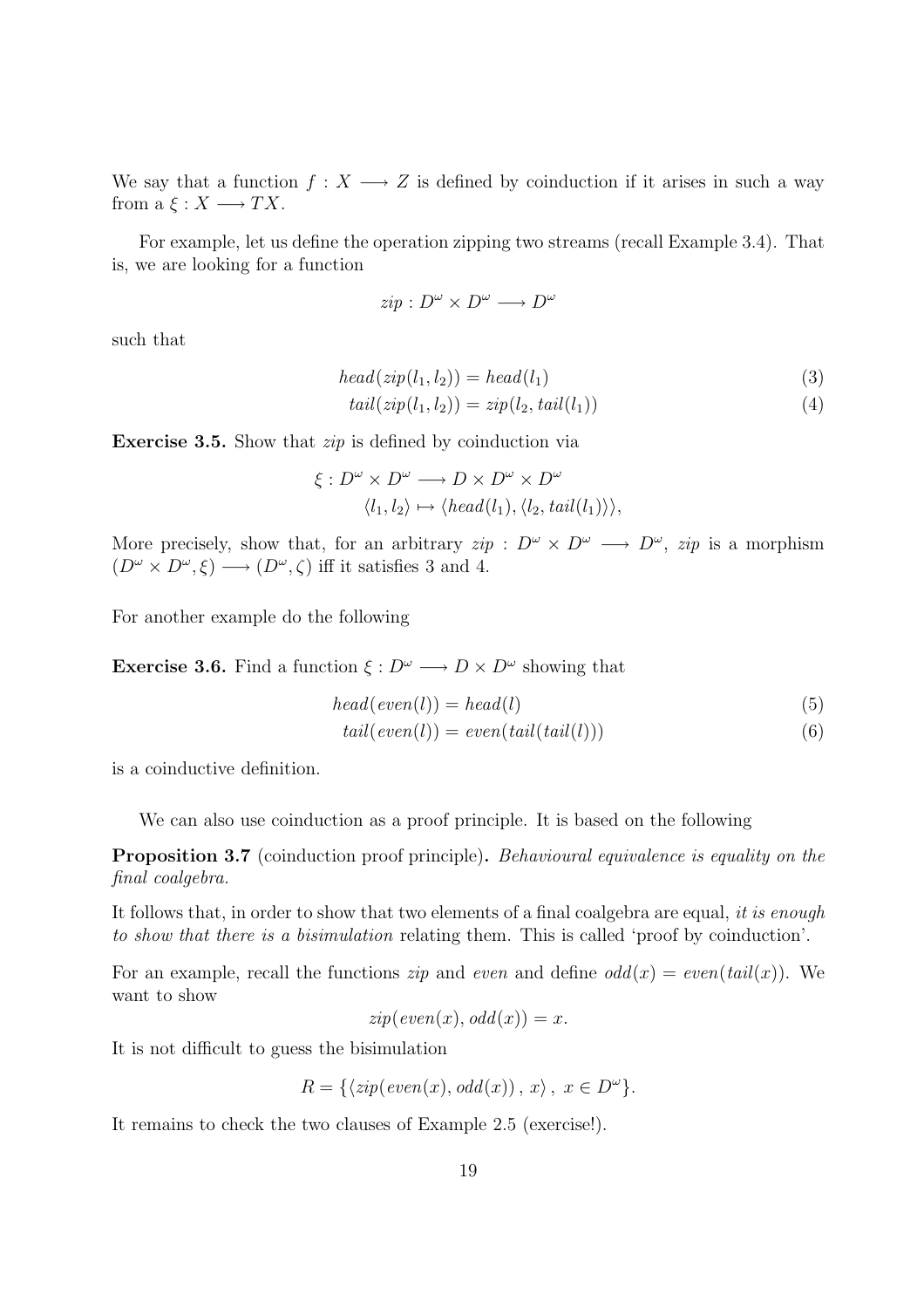Remark 3.8. Coinduction becomes really interesting only if we also consider algebraic operations. For example, if  $D$  is a ring, we can define operations like addition and multiplication of streams coinductively. In fact, one can go much further and Rutten [36] developed a coinductive calculus of streams to solve so-called behavioural differential equations. Another area is process algebra where operations on processes are defined in the style of SOS, ie, coinductively, see Turi and Plotkin [42] and, for a recent account, Bartels [10].

#### 3.2 The Final Coalgebra Sequence

The final coalgebra sequence, or final sequence, or terminal sequence, can be pictured as

 $1 \leftarrow T1 \leftarrow \cdots \leftarrow T^{n}1 \leftarrow \cdots$   $T^{\omega}1 \leftarrow T(T^{\omega}1) \leftarrow \cdots$ 

We write  $T_n$  for  $T^n1$  and define, for a sufficiently complete category  $\mathcal{X}$ , the final sequence of T as an ordinal indexed sequence of sets  $(T_n)$  together with a family  $(p_m^n)_{m \leq n}$  of arrows  $p_m^n: T_n \to T_m$  for all ordinals  $m \leq n$  such that

- $T_{n+1} = TT_n$  and  $p_{m+1}^{n+1} = Tp_m^n$  for all  $m \le n$
- $p_n^n = \text{id}_{T_n}$  and  $p_k^n = p_k^m \circ p_m^n$  for  $k \leq m \leq n$ .
- The cone  $(T_n, (p_m^n))_{m \lt n}$  is limiting whenever n is a limit ordinal.

The final sequence has many applications. It can be used to prove the existence of final coalgebras. It allows to reduce coinduction to induction along the final sequence. It can be used to define a metric on  $T_{\omega}$ .  $T_n$  is also the natural semantic domain for formulae of modal logic of depth n.

The fundamental observation here is that any coalgebra  $\xi : X \to TX$  gives rise to a cone over the final sequence



where  $\xi_n: C \to T^n1$  is  $T\xi_m \circ \xi$  if  $n = m + 1$  is a successor ordinal and  $\xi_n$  is the unique map satisfying  $\xi_m = p_m^n \circ \xi_n$  for all  $m < n$  if n is a limit ordinal.

Example 3.9. If  $TX = D \times X$ , then the final sequence 'terminates' after  $\omega$  steps since  $T_{\omega} = D^{\omega}$  is the final coalgebra (cf. Example 3.4).<sup>15</sup> The finitary approximants are  $T_n = D^n$ and  $\xi_n(x)$  gives the list of the first n outputs, ie, forgets from the behaviour of x all but the first *n* steps (cf. Examples 1.4, 2.4).

<sup>&</sup>lt;sup>15</sup>More precisely, the inverse of  $T(T_\omega) \to T_\omega$  is the final coalgebra.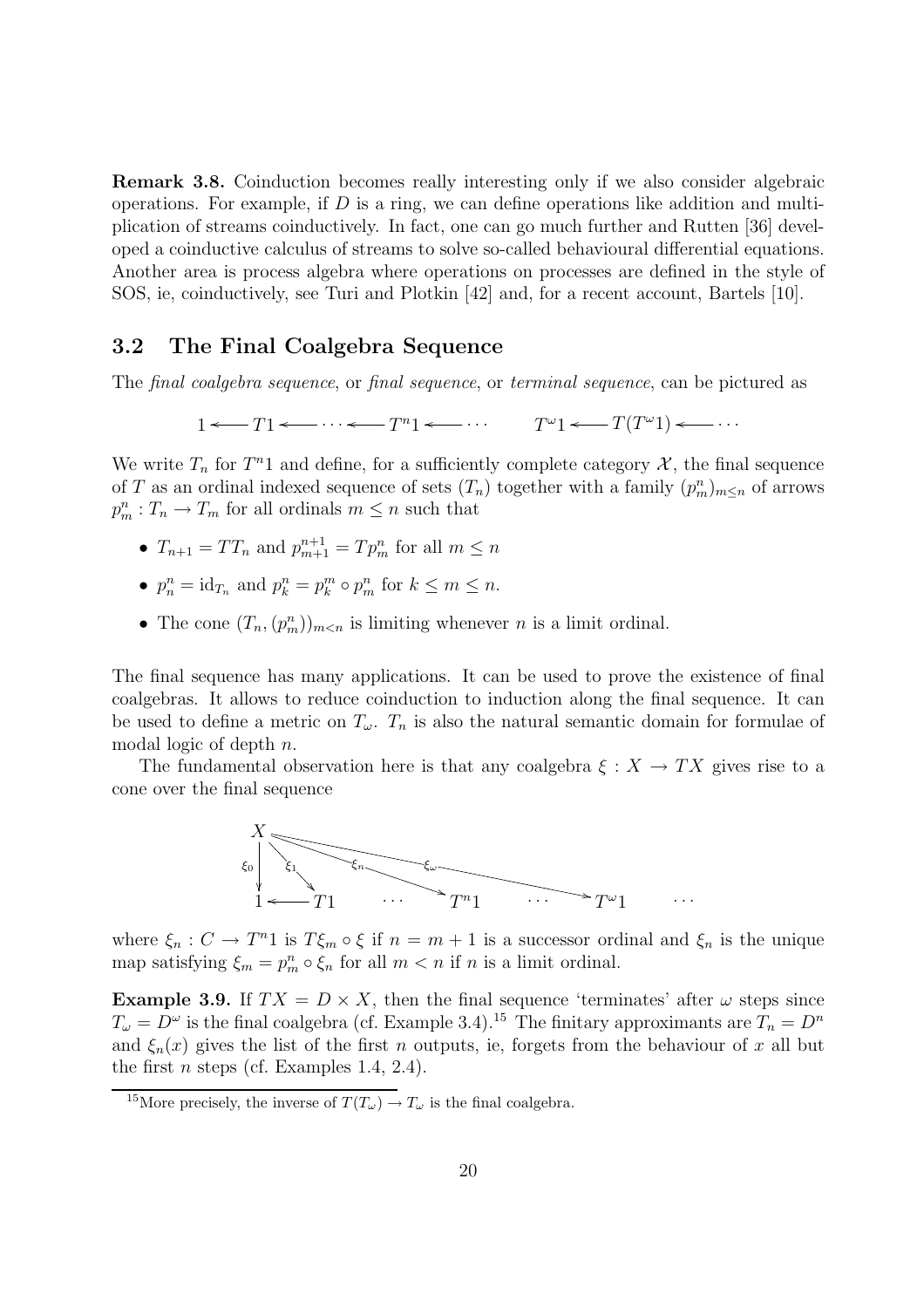#### 3.2.1 Approximating Final Coalgebras

The example suggests that the  $T_n$  should be considered as approximating the final coalgebra; and the elements of  $T_n$  as behaviours up to n steps. Indeed, we have the following

**Proposition 3.10.** If, for some ordinal n, the arrow  $p_n^{n+1} : T(T_n) \to T_n$  is an isomoprhism, then the inverse  $(p_n^{n+1})^{-1}$  is a final coalgebra.

*Proof.* That, given a coalgebra  $(X, \xi)$ ,  $\xi_n$  is a coalgebra morphism follows from  $\xi_n = p_n^{n+1} \circ$  $T\xi_n \circ \xi$ . For uniqueness suppose  $f: X \to T<sup>n</sup>1$  is a coalgebra morphism and let  $f_m =$  $p_m^n \circ f$ . One shows that  $f_m = \xi_m$  for all  $m \leq n$ . The step for a successor ordinal is  $f_{m+1} = p_{m+1}^n \circ f = p_{m+1}^n \circ p_n^{n+1} \circ Tf \circ \xi = p_{m+1}^{n+1} \circ Tf \circ \xi = T(p_m^n) \circ Tf \circ \xi = Tf_m \circ \xi.$ 

This theorem also has a converse.

**Theorem 3.11** (Adámek and Koubek [3]). Let  $\mathcal{X}$  be cocomplete and cowellpowered.<sup>16</sup> If the final coalgebra exists, then the final sequence terminates.

Remark 3.12 (Existence of Final Coalgebras). Sufficient conditions for the final coalgebra (over Set) to exist are that T is bounded [37] or that T is accessible [5]. Both notions are in fact equivalent [4].

**Remark 3.13** (Reducing Coinduction to Induction). Given two states x, y in a coalgebra  $(X, \xi)$ , in order to establish that they are behaviourally equivalent, we usually employ a proof by coinduction (ie we find an appropriate bisimulation). But we can also use induction along the final sequence to establish  $\xi_n(x) = \xi_n(y)$  for all ordinals. In fact, that is what one often does to establish soundness of proofs by coinduction. For example, going back to streams, one way to proof that the existence of a bisimulation (Example 2.5) relating x and y implies  $(head(tail^{n}(x))_{n\leq \omega} = (head(tail^{n}(y))_{n\leq \omega}$  (ie behavioural equivalence) is by induction on  $n < \omega$ . The fact that the induction has to cover only natural numbers, corresponds to the final sequence terminating at  $\omega$ .

To summarise, we can consider the elements of the final sequence  $T<sup>n</sup>1$  as approximants to the final coalgebra. This makes sense even if the final coalgebra does not exist.

**Example 3.14.** If  $TX = \mathcal{P}X$ , then the final sequence does not terminate.  $\mathcal{P}^{\omega}1$  is known as the final coalgebra for the compact powerset on complete ultrametric spaces or also for the convex powerdomain on Stone spaces. In order to obtain an explicit description of  $\mathcal{P}^{\omega}1$ (see Worrell [43] for the full story), observe that an element of  $\mathcal{P}^n$ 1 can be considered as a tree of depth *n* where x is a child of y if  $x \in y$ . The projections  $p_m^n$  cut a tree at depth m and then quotient it so that it depicts again a set.  $\mathcal{P}^{\omega}1$  contains all trees 'that can be built using an infinite sequence of such trees  $(t_n)$  of finite depth'. It is not difficult to see that  $\mathcal{P}^{\omega}1$  has an infinitely branching tree.

<sup>&</sup>lt;sup>16</sup>Cowellpowered means that any object X there is, up to isomorphism, only a set of epis with domain X.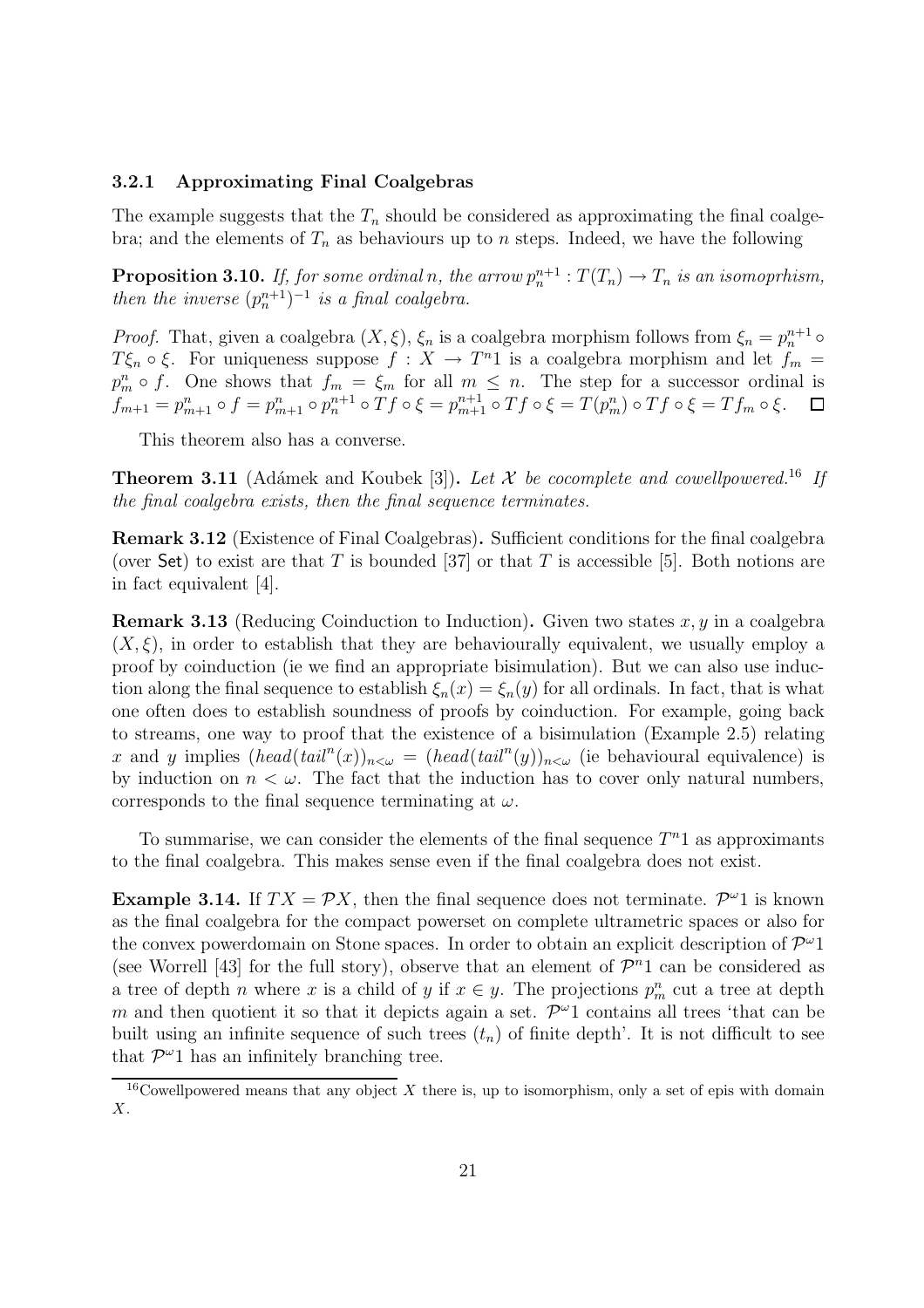Now consider the finitary powerset functor  $\mathcal{P}_{\omega}$ . Obviously,  $\mathcal{P}_{\omega}^{\omega}1 = \mathcal{P}^{\omega}1$ . Since we have indicated in the example above that  $\mathcal{P}^{\omega}1$  has infinitely branching trees, we cannot expect  $\mathcal{P}^{\omega}1$  to carry a  $\mathcal{P}_{\omega}$ -coalgebra structure.<sup>17</sup> But on the other hand, since  $\mathcal{P}_{\omega}$  is finitary, we know that a final coalgebra exists and appears in the final sequence. In fact, one needs another  $\omega$  iterations to cut out, at each step, the infinitely branching nodes. This is the significance of the following theorem.

**Theorem 3.15** (Worrell [43]). For a finitary  $T : Set \rightarrow Set$  the final sequence terminates after  $\omega + \omega$  steps.

#### 3.2.2 The Metric Induced by the Final Sequence

Consider a functor T : Set  $\rightarrow$  Set. Every cone  $(X, \xi_n)$  on the finitary part of the final sequence induces a (pseudo)-metric on X, namely  $d(x, y) = 2^{-n}$  where n is the smallest number such that  $\xi_n(x) \neq \xi_n(y)$ . In particular,  $T^{\omega}1$  is a (ultra)metric space.

The following theorem exhibits  $T^{\omega}1$  as a metric completion. We write  $T^n0$  for the elements of the initial sequence which is defined dually to the final sequence.

**Theorem 3.16** (Barr [9]). If T0  $\neq$  0 and T preserves monos then the canonical map  $T^{\omega}0 \to T^{\omega}1$  is injective and  $T^{\omega}1$  is the Cauchy-completion of  $T^{\omega}0$ .

For example, in the theory of the infinitary lambda calculus one usually defines sets of infinite terms as metric completions of finite terms. Using the theorem above, one can show that these definitions are equivalent to certain coinductive definitions.

The topology on  $T^{\omega_1}$  can also be used to study finitary logics for coalgebras. For simplicity, let us say that a finitary logic for coalgebras consists of a set of formulae and each formula denotes a subset of some  $T^{n}1$ ,  $n < \omega$ .<sup>18</sup> For example, assuming that all  $T^{n}1$ are finite, one can then show that the logic is compact iff the functor  $T$  weakly preserves limits of  $\omega$ -chains [27].

<sup>&</sup>lt;sup>17</sup>But, since  $\mathcal{P}^{\omega+1} \to \mathcal{P}^{\omega}$  is surjective, it has a right-inverse which is a  $\mathcal{P}$ -coalgebra structure on  $\mathcal{P}^{\omega}$ 1. <sup>18</sup>Then we can say that  $(X, \xi), x \models \varphi$  iff  $\xi_n(x)$  in the denotation of  $\varphi$ .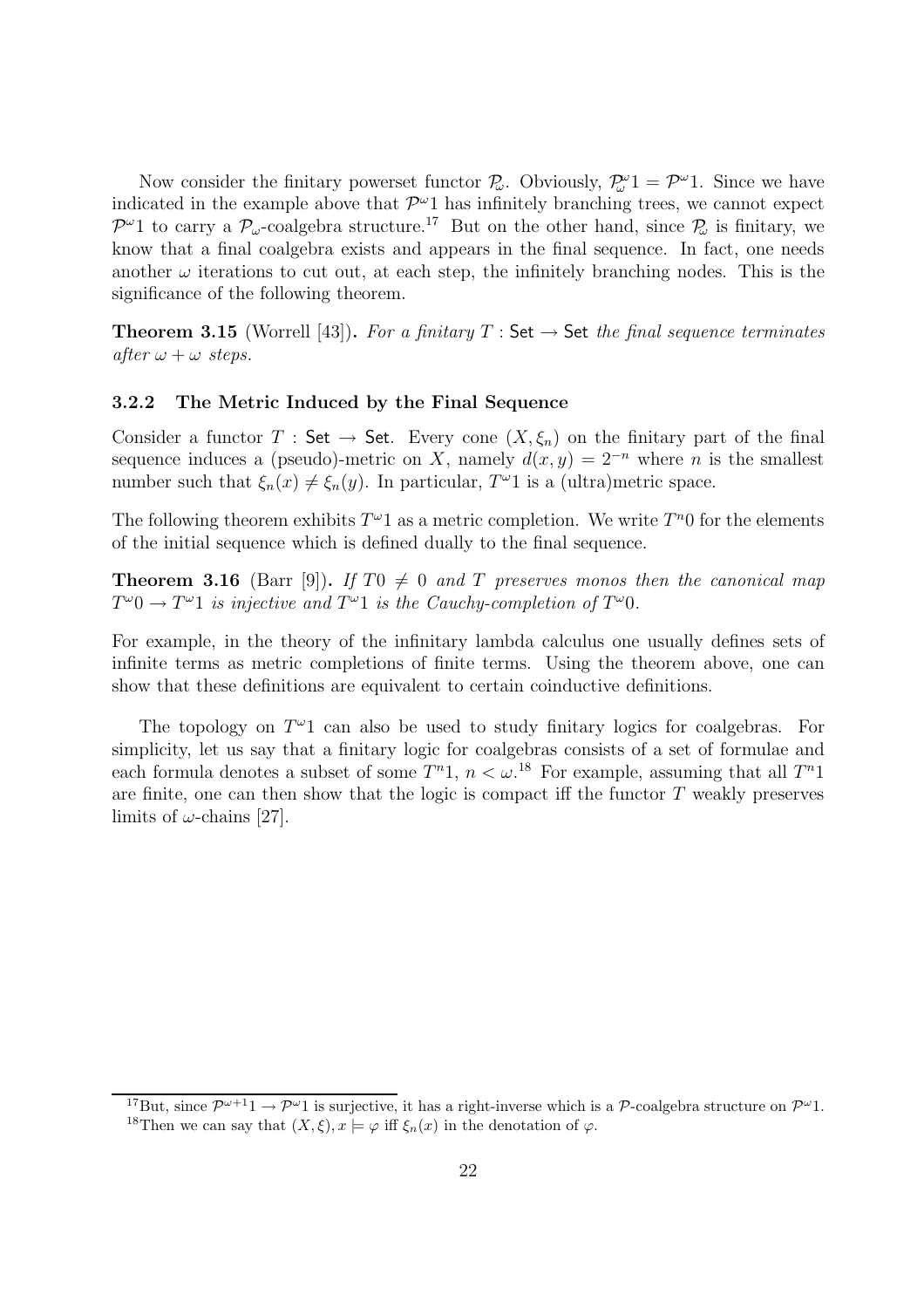## 4 Exercises

The following (rather unsystematic selection of) 'exercises' contain further material that has not made it into the short course of 5 lectures.

## Structure of  $Coalg(T)$

Colimits in  $\text{Coalg}(T)$  are calculated as in the base category. Also, a coalgebra-morphism is epi in  $\mathsf{Coalg}(T)$  iff it is epi in the base category. This follows from

**Exercise 4.1** (structure of coalgebras). Show that the forgetful functor  $U : \mathsf{Coalg}(T) \to \mathcal{X}$ creates colimits. That is, for a diagram  $D : \mathcal{I} \to \mathsf{Coalg}(T)$ , if  $d : UD_i \to X$  is a colimiting cocone then there are unique morphisms  $c_i$  with  $Uc_i = d_i$  and, moreover,  $c_i$  is a colimiting cocone in  $Coalg(T)$ .

The situation for limits is more complicated. Concerning monos the situation is the following. U preserves and reflects monos if T preserves weak pullbacks. In particular, if T : Set  $\rightarrow$  Set preserves weak pullbacks, then a coalgebra morphism is mono iff it is injective.

Limits can be obtained from the observation that, for coalgebras over set, if  $(X_i, \xi_i)$  are subcoalgebras of  $(X, \xi)$ , then the union  $\bigcup X_i$  is a subcoalgebra of  $(X, \xi)$ . The following exercise treats a special case.

**Exercise 4.2.** Show that the equaliser of  $f, g : A \to B$  in  $\text{Coalg}(T), T : \text{Set} \to \text{Set}$ , is given by the largest subcoalgebra contained in  $\{x \in A \mid f(x) = g(x)\}.$ 

This can be generalised to other limits and also to other base categories, see eg [26].

### Behavioural Equivalence

The following exercise gives a formulation of behavioural equivalence in terms of an operator  $T$ , resembling the definitions of bisimulation via relators and relation lifting in Section 2.2.

**Exercise 4.3** (pre-congruence [2]). Given a relation R on X, define  $\tilde{T}R$  as the kernel of Tq where q is the quotient  $q: X \to X/R$  of X wrt (the equivalence generated by) R. Call R a pre-congruence on a coalgebra  $(X, \xi)$  if

$$
R \subseteq \xi^{-1}(\tilde{T}(R)).
$$

Show that R is pre-congruence on  $(X, \xi)$  iff there is (a necessarily unique)  $\xi_R$  such that the quotient  $q: X \to X/R$  is a coalgebra-morphism  $(X, \xi) \to (X/R, \xi_R)$ .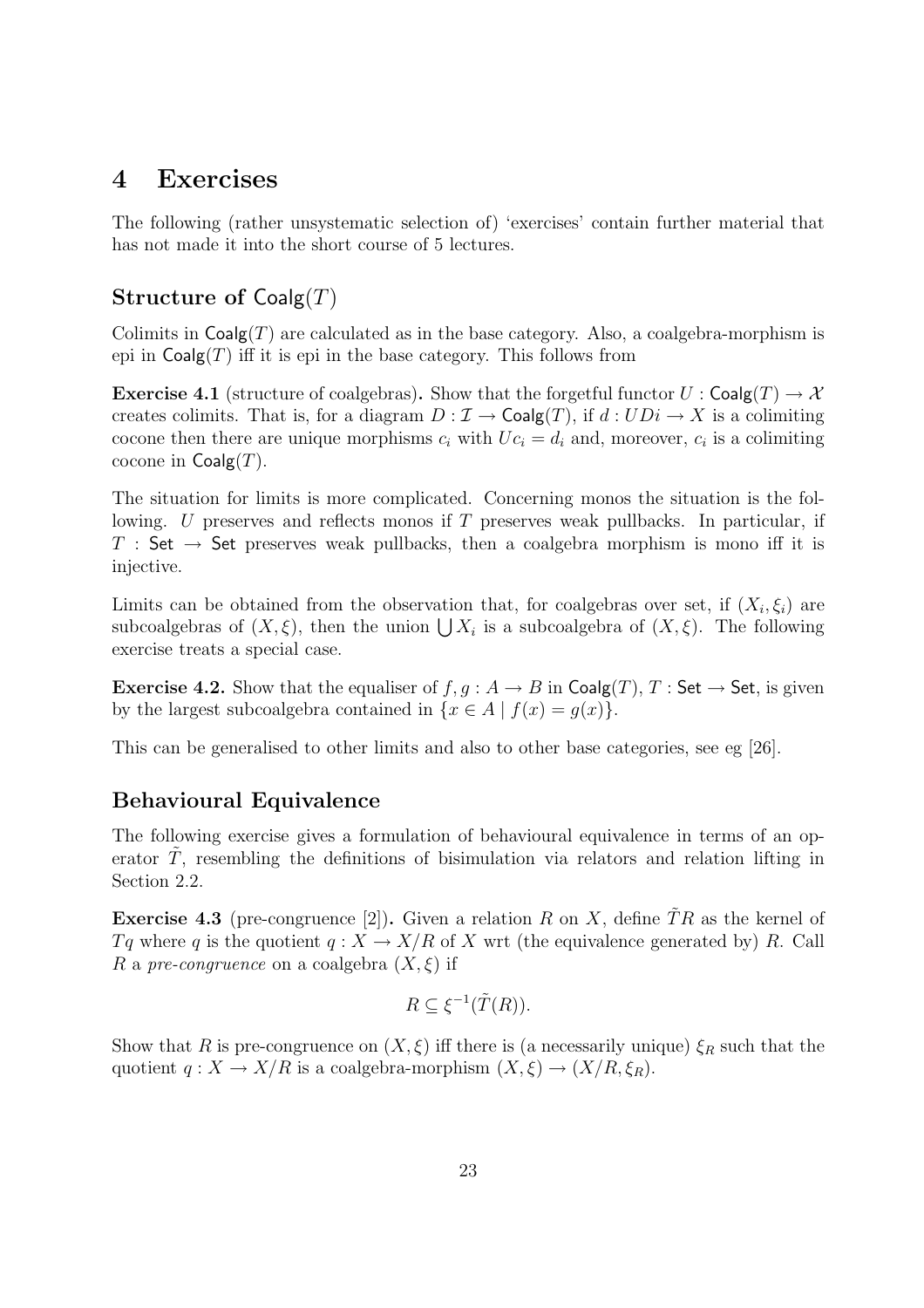#### Preservation of Weak Pullbacks

The next exercise gives an example of a functor that does not preserve weak pullbacks. A related functor, whose coalgebras are the monotone neighbourhood frames (Example 1.4), has the same property as shown in Hansen and Kupke [19]. A third example, from Aczel and Mendler [2], is given by the functor that maps a set X to  $\{(x, y, z) \mid \text{card}(\{x, y, z\}) \leq 2\}$ (it is not difficult to see that the cardinality restriction prohibits the map that should exist into the image of the weak pullback).

**Exercise 4.4**  $(2^{2^{-}}$  does not preserve weak pullbacks [37]). Show that the hypersystems functor  $T = 2^{2^{-}}$  does not preserve weak pullbacks. [Hint: The pushout of the constant maps zero, one :  $2 \rightarrow 2$  is given by the empty set 0. Apply T to this pushout diagram and let P be the pushout of  $T(zero)$  and  $T(one)$ . One has to show that the canonical map  $T0 \rightarrow P$  is not surjective for which a sufficient condition is that the cardinality of P is larger than 2.]

## References

- [1] P. Aczel. Non-Well-Founded Sets. CSLI, Stanford, 1988.
- [2] P. Aczel and N. P. Mendler. A final coalgebra theorem. In Category Theory and Computer Science, volume 389 of LNCS, 1989.
- [3] J. Adámek and V. Koubek. On the greatest fixed point of a set functor. Theoret. Comput. Sci., 150(1), 1995.
- [4] J. Adámek and H.-E. Porst. On varieties and covarieties in a category. *Math. Struc*tures Comput. Sci., 13, 2003.
- [5] J. Adámek and J. Rosický. *Locally Presentable and Accessible Categories*. CUP, 1994.
- [6] J. Adámek and V. Trnková. Automata and Algebras in Categories. Kluwer, 1990.
- [7] S. Awodey and J. Hughes. The coalgebraic dual of Birkhoff's variety theorem. Technical Report CMU-PHIL-109, Carnegie Mellon University, Pittsburgh, PA, 15213, November 2000.
- [8] A. Baltag. A logic for coalgebraic simulation. In CMCS'00, ENTCS 33, 2000.
- [9] M. Barr. Terminal coalgebras in well-founded set theory. Theoret. Comput. Sci., 114(2), June 1993.
- [10] F. Bartels. On Generalised Coinduction and Probabilistic Specification Formats. PhD thesis, Vrije Universiteit Amsterdam, 2004.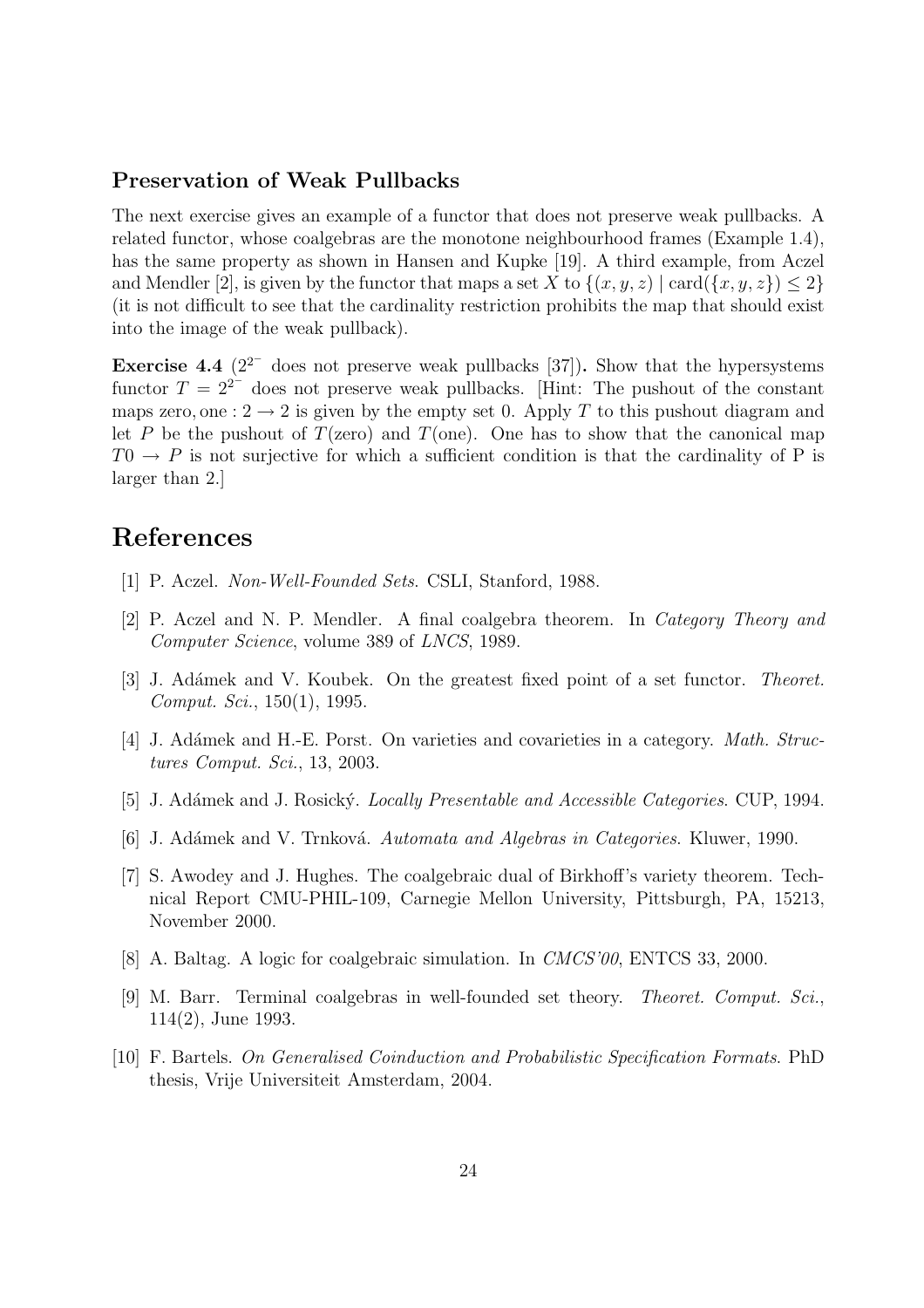- [11] A. Carboni, G. Kelly, and R. Wood. A 2-categorical approach to change of base and geometric morphisms I. Technical Report 90-1, Department of Pure Mathematics, University of Sydney, 1990.
- [12] C. Cîrstea. On logics for coalgebraic simulation. In *CMCS'04*, ENTCS 106, 2004.
- [13] R. Davis. Quasi-cotripleable categories. Proceedings of the American Mathematical Society, 35, 1972.
- [14] R. Goldblatt. What is the coalgebraic analogue of Birkhoff's variety theorem? Theoret. Comput. Sci., 266, 2001.
- [15] H. P. Gumm. Equational and implicational classes of co-algebras. Extended abstract. RelMiCS'4. The 4th International Seminar on Relational Methods in Logic, Algebra and Computer Science, Warsaw, 1998.
- [16] H. P. Gumm. Elements of the general theory of coalgebras. LUATCS'99, 1999.
- [17] H. P. Gumm and T. Schröder. Types and coalgebraic structure. Algebra Universalis. to appear.
- [18] H. P. Gumm and T. Schröder. Coalgebraic structure from weak limit preserving functors. In CMCS'00, volume 33 of ENTCS, 2000.
- [19] H. Hansen and C. Kupke. A coalgebraic perspective on monotone modal logic. In CMCS'04, ENTCS 106, 2004.
- [20] U. Hensel and B. Jacobs. Proof principles for iterated datatypes. In Category Theory and Computer Science, volume 1290 of LNCS, 1997.
- [21] C. Hermida and B. Jacobs. Structural induction and coinduction in a fibrational setting. Information and Computation, 145(2), 1998.
- [22] J. Hughes and B. Jacobs. Simulations in coalgebra. Theoret. Comput. Sci., 327, 2004.
- [23] B. Klin. An Abstract Coalgebraic Approach to Process Equivalence for Well-Behaved Operational Semantics. PhD thesis, University of Aarhus, 2004.
- [24] B. Klin and P. Sobocinski. Syntactic formats for free: An abstract approach to process equivalence. In Proceedings of CONCUR 2003, volume 2671 of LNCS, 2003.
- [25] A. Kurz. Logics for Coalgebras and Applications to Computer Science. PhD thesis, LMU, 2000.
- [26] A. Kurz. *Coalgebras and Modal Logic Course Notes for ESSLLI 2001*. University of Helsinki, 2001.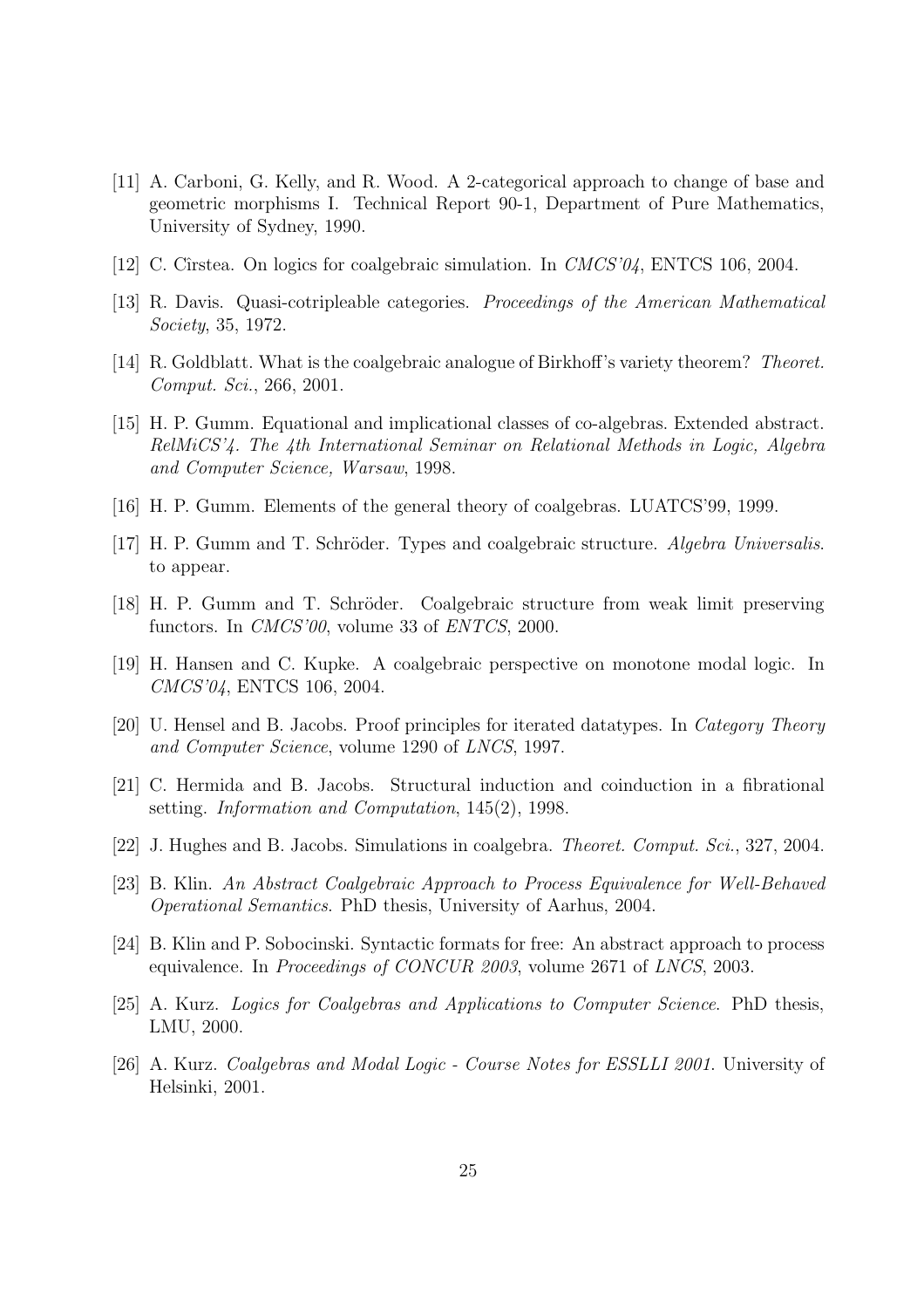- [27] A. Kurz and D. Pattinson. Coalgebraic modal logic of finite rank. Math. Structures Comput. Sci., 15, 2005.
- [28] A. Kurz and J. Rosick´y. Operations and equations for coalgebras. Math. Structures Comput. Sci., 15, 2005.
- [29] F. Linton. An outline of functorial semantics. In Seminar on triples and categorical homology theory, LNM 80. 1969.
- [30] S. Mac Lane. Category Theory for the Working Mathematician. Springer, 1971.
- [31] G. Plotkin. Bialgebraic semantics and recursion (extended abstract). In CMCS'01, 2001.
- [32] J. Reiterman. Algebraic theories and varieties of functor algebras. Fund. Math., 118, 1983.
- [33] G. Roşu. Equational axiomatizability for coalgebra. *Theoret. Comput. Sci.*, 260, 2001.
- [34] J. Rosick´y. On algebraic categories. In Universal Algebra (Proc. Coll. Esztergom 1977), volume 29 of Colloq. Math. Soc. J. Bolyai, 1981.
- [35] J. Rutten. Automata and coinduction an exercise in coalgebra. In CONCUR'98, LNCS 1466, 1998.
- [36] J. Rutten. Behavioural differential equations: A coinductive calculus of streams, automata, and power series. Report SEN-R0023, CWI, Amsterdam, 2000.
- [37] J. Rutten. Universal coalgebra: A theory of systems. Theoret. Comput. Sci., 249, 2000.
- [38] H. Tews. Coalgebras for binary methods: Properties of bisimulations and invariants. Theor. Inform. Appl., 35, 2001.
- [39] H. Tews. Coalgebraic Methods for Object-Oriented Specification. PhD thesis, University of Dresden, 2002.
- [40] H. Tews. Predicate and relation lifting for parametric algebraic specifications. In CMCS'04, ENTCS 106, 2004.
- [41] A. Thijs. Simulation and Fixpoint Semantics. PhD thesis, Rijksuniversiteit Groningen, 1996.
- [42] D. Turi and G. Plotkin. Towards a mathematical operational semantics. In LICS'97, 1997.
- [43] J. Worrell. Terminal sequences for accessible endofunctors. In CMCS'99, ENTCS 19, 1999.